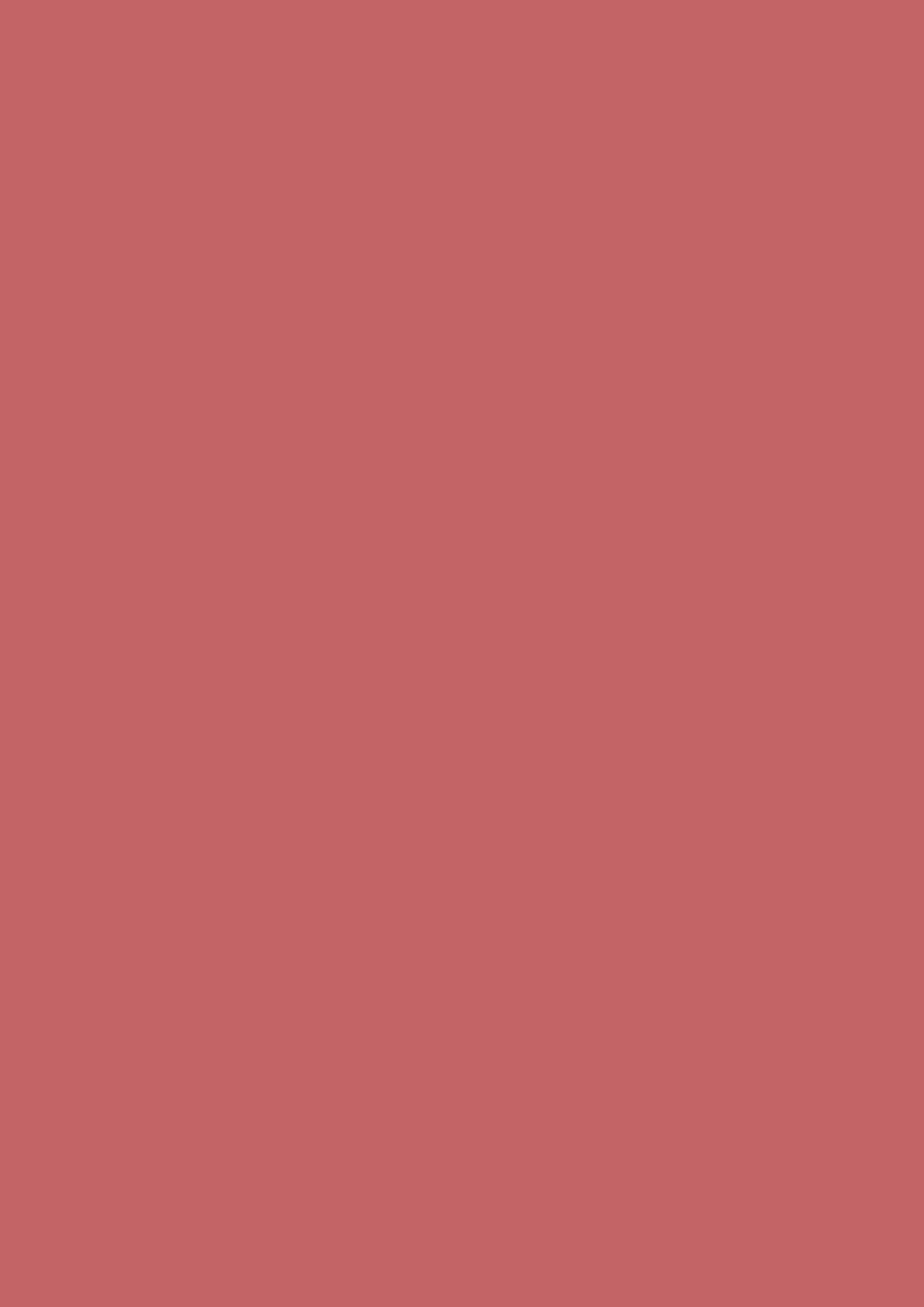# **WHAT SHOULD WE HOW SHOULD WE WHEN SHOULD WE** WHEN SHOULD WE**REIVIEWBER?**

**Discussion Paper 2: Regional Consultation Report on Memorials in Sri Lanka**

**Radhika Hettiarachchi**

June 2017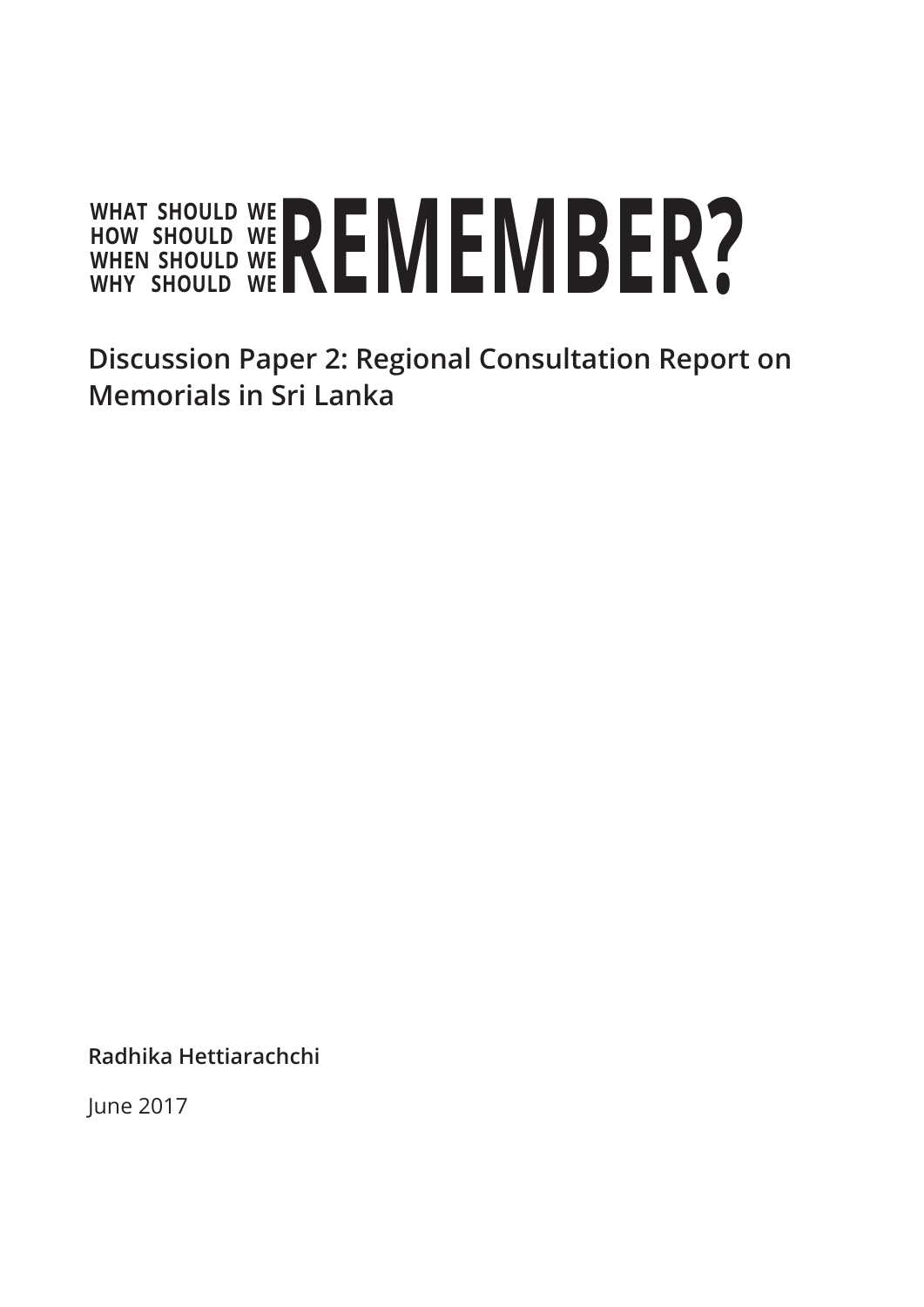#### **About this note –**

This is part of a series of practice notes and discussion papers that are produced by the Community Memorialisation Project. This discussion paper is a cumulative representation of five district level consultations held from September 2016 – January 2017 about the complex nature of erecting, understanding and outcomes of memorials as a part of a process of memorialisation in the post-war context. As a report of qualitative and subjective discussions on memorials, rather than statistical data, this is an impression of what Sri Lankans feel on the subject.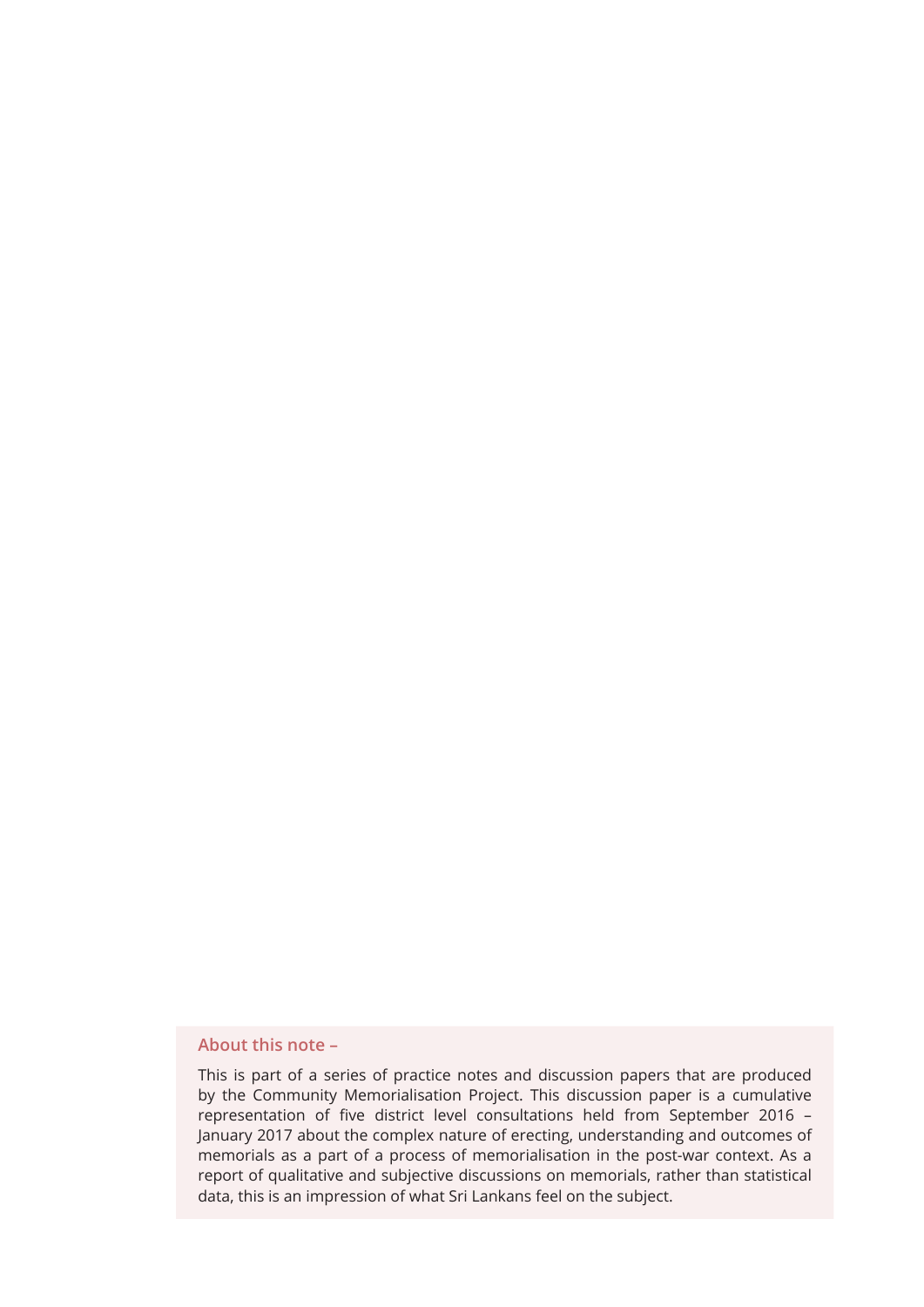# **Table of Contents**

| 1.                  | <b>INTRODUCTION</b>                                                                                       |                                                                                                |                |
|---------------------|-----------------------------------------------------------------------------------------------------------|------------------------------------------------------------------------------------------------|----------------|
|                     | 1.1.                                                                                                      | Memorialisation in post-war Sri Lanka: An overview                                             | $\overline{7}$ |
|                     |                                                                                                           | 1.2. Public consultations on memorials and memorialisation                                     | 8              |
| 2.                  | PEOPLE'S VIEWS ON MEMORIALS:<br>WHY, HOW AND WHEN ARE MEMORIALS APPROPRIATE?                              |                                                                                                |                |
|                     | 2.1                                                                                                       | As part of the memorialisation process, should we create<br>memorials and what should they be? | 9              |
|                     |                                                                                                           | 2.2. Does the current context provide the space and opportunity<br>to create memorials?        | 11             |
|                     |                                                                                                           | 2.3. Should memorials be physical or non-physical?                                             | 13             |
|                     |                                                                                                           | 2.4. At what level should memorials be located?                                                | 16             |
| 3.                  | PEOPLE'S VIEWS: COULD MEMORIALS EFFECTIVELY CONTRIBUTE<br>TOWARDS PREVENTNING VIOLENT CONFLICT IN FUTURE? |                                                                                                | 17             |
|                     | 3.1.                                                                                                      | Would memorials be helpful in preventing conflict and contribute to<br>reconciliation?         | 17             |
|                     |                                                                                                           | 3.2. Would memorials about the brutality of violence prevent its recurrence?                   | 18             |
| 4.                  | PEOPLE'S VIEWS: OTHER CONSIDERATIONS RELATED TO MEMORIALS                                                 |                                                                                                |                |
|                     |                                                                                                           | 4.1. The erasure of memorials and military involvement in memorialisation                      | 19             |
|                     | 4.2.                                                                                                      | Ethno-political dimensions of memorialisation need to be considered                            | 20             |
|                     | 4.3.                                                                                                      | The role of the State in furthering reconciliation through memorialisation                     | 21             |
|                     | 4.4.                                                                                                      | Forced disappearances and memorialisation                                                      | 21             |
|                     |                                                                                                           | 4.5. Restoration of property and economic development                                          | 22             |
|                     | 4.6.                                                                                                      | The Indian (up-country) Tamil community is left out of<br>conflict-related memorials           | 22             |
|                     |                                                                                                           | 4.7. Education and the use of memorials for learning                                           | 23             |
| 5.                  | SUMMARY, ANALYSIS AND RECOMMENDATIONS                                                                     |                                                                                                | 23             |
|                     | 5.1.                                                                                                      | <b>Recommendations for Government</b>                                                          | 25             |
|                     | 5.2.                                                                                                      | Recommendations for practitioners and civil society projects                                   | 26             |
|                     |                                                                                                           | 5.3. Recommendations for donors                                                                | 26             |
| <b>BIBLIOGRAPHY</b> |                                                                                                           |                                                                                                |                |
| <b>END NOTES</b>    |                                                                                                           |                                                                                                | 28             |
|                     | <b>ANNEX</b>                                                                                              |                                                                                                |                |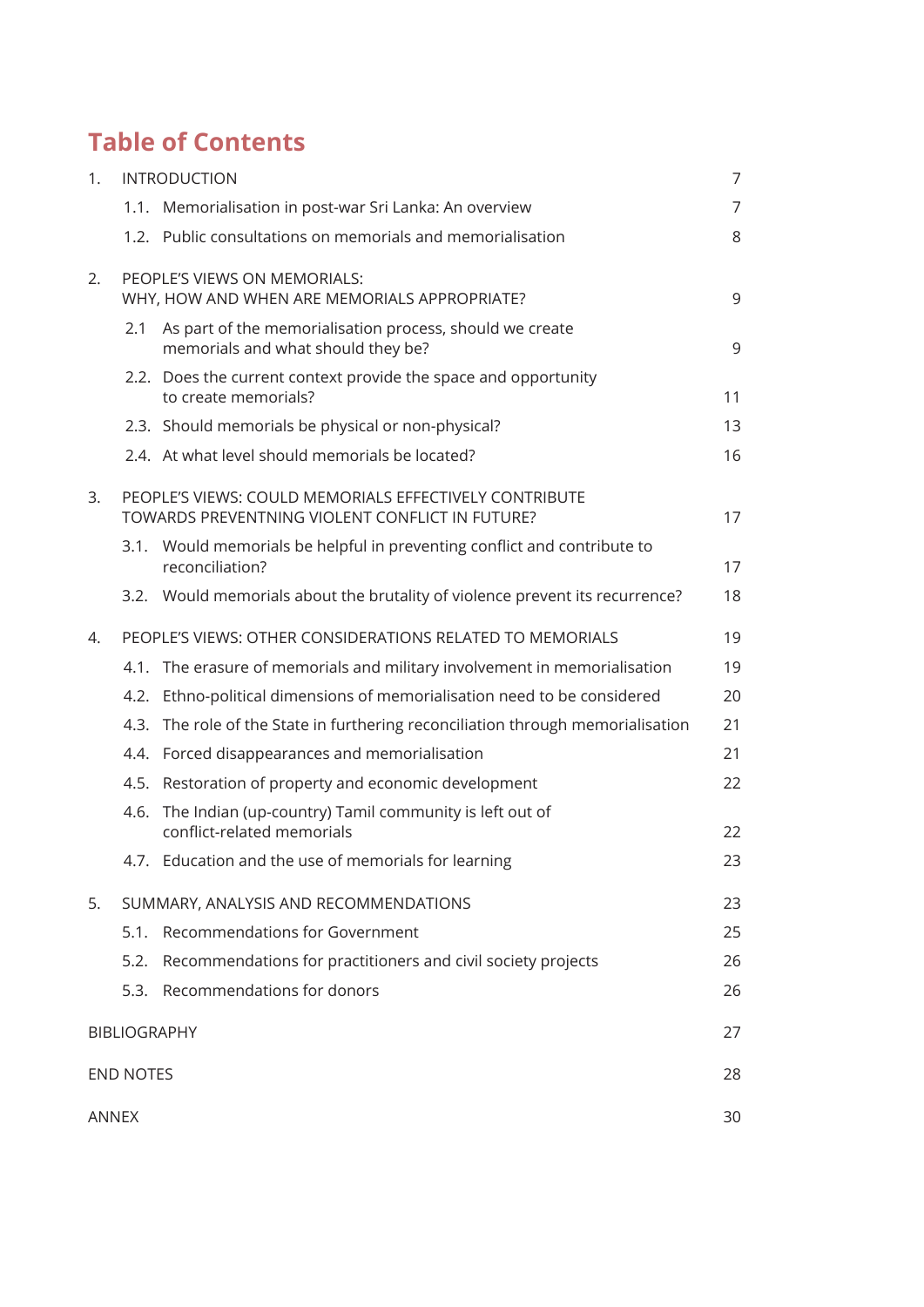#### **Discussion Paper 2**

Discussion Paper 2: Regional Consultation Report on Memorials in Sri Lanka

6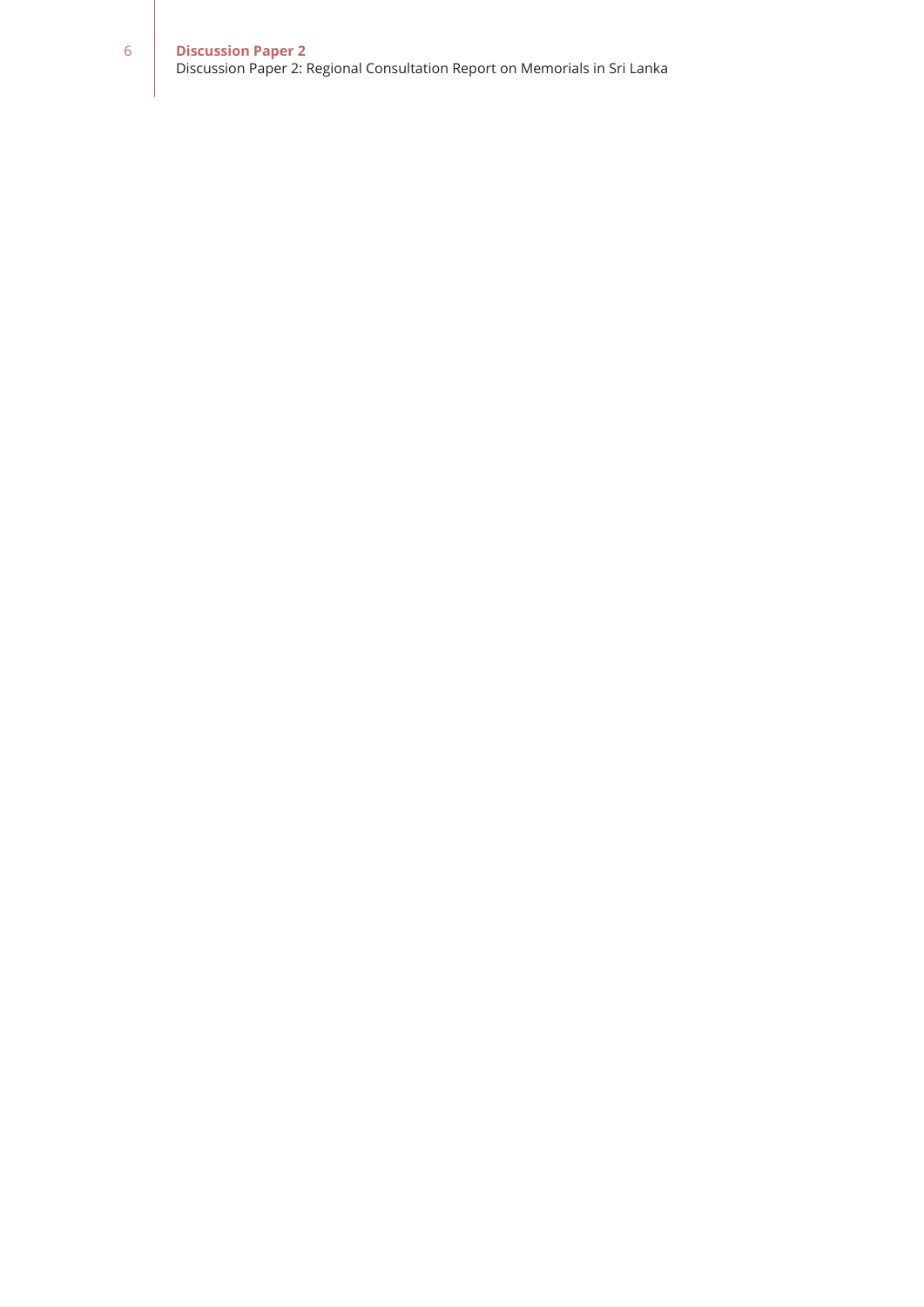# **1. INTRODUCTION**

Sri Lanka has had many violent conflicts since it gained independence in 1948. The collective memory of Sri Lankans harks back to the ethnic riots of the 50s, the JVP uprisings in the 70s and 80s and the bloodiest, extended period of the 26-year civil war that ended with a resounding military victory for the Government forces. In most situations of violent conflict that ends without peace agreements, the one-sided narratives of victory lean heavily towards triumphalism. Within this context, it is necessary to create opportunities for collecting and archiving histories of individuals and groups; before memory fades, and before the dynamic context of transition in Sri Lanka changes the way people choose to remember.

The herstoryarchive.org (2012-2014) and Memorymap.lk (2015-2018) are both archives of public histories that resulted from this thought process. The stories of ordinary citizens' experiences of violence and war related to conflict(s), add, contest, and layer the official histories of Sri Lanka with personal memorialisation<sup>i</sup> . Taking these memories beyond archiving, the projects seek to create dialogue on the ground about public history, dealing with the past and memorialisation. It also seeks to contribute to the discourse of nonrecurrence of violence, and a peaceful and just means of dealing with emerging and existing conflicts. Sri Lanka's violent and fractious past, deeply entrenched in the socio-economic, cultural and political identities of Sri Lankans, influences their needs and views on the matter. The primary questions to be considered are on the creation of public spaces for memory: Who should do this? When? How? At what level? Is this the right time for it? What should it look like? Who holds the responsibility to maintain it and tell its story?

#### **1.1.Memorialisation in post-war Sri Lanka: An overview**

In the aftermath of the war, the Government at the time constructed a series of public monuments, which were symbolic of 'victory'. Some of these were in the North, where a majority of the war affected Tamils live. Those that live in the North and East, were familiar with the strong culture of memorialisation practiced by the LTTE administration. Much like post-war memorialisation, this too, was a strong LTTE-led public relations exercise, for example, the Marveerar Naal celebration of the lives of martyrs, or various memorials to 'heroes' of the resistance<sup>"</sup>. Community led memorialisation of civilian tragedies in the North or East, such as the memorial to Fr. Mary Bastian in Vangalai, were few and far between and may only have been possible because they were linked to Army or state-paramilitary crimes (and erected during LTTE rule).<sup>iii</sup> Civilian memorialisation as individual expression, as well as dissenting voices for memorialisation of non-LTTE individuals, particularly for the victims of LTTE atrocities was either non-existent or extremely rare. With the end of the war, destruction of martyr graveyards such as Kopai cemetery or LTTE memorials such as the Thileepan's memorial, constituted a wilful erasure of publicly expressed memoryiv. This state-led attempt to depoliticise and disassociate memory (particularly from 2009-2015) from the narrative of a 'post-war unitary state' however, has only intensified the peoples' need for memorialisation in the North<sup>y</sup>.

The South has had a tradition of memorialisation through physical and sometimes utilitarian structures throughout the war<sup>vi</sup>. Roadside bus shelters in memory of dead soldiers erected by their families and community groups dot the country. Some of the particularly valiant, such as 'Hasalaka Gamini', are immortalised as statues either with State patronage or as communityled effortsvii. However, civilian tragedies are less visible in State-led memorialisation except for a few examples like the Central Bank Bombing memorial<sup>viii</sup>. This indicates that civilians' tragedies were not given as much prominence in State-led memorialisation as military incidents, except in cases such as the Aranthalawe massacre of 33 monks<sup>ix</sup>. In such tragedies, highlighting the cruelty of the LTTE was a useful tactic in extending mass sympathy to mobilise the Southern populace towards supporting the State, partially due to the political ideologies and propaganda built around them. This stands in contrast, for example, to the massacre of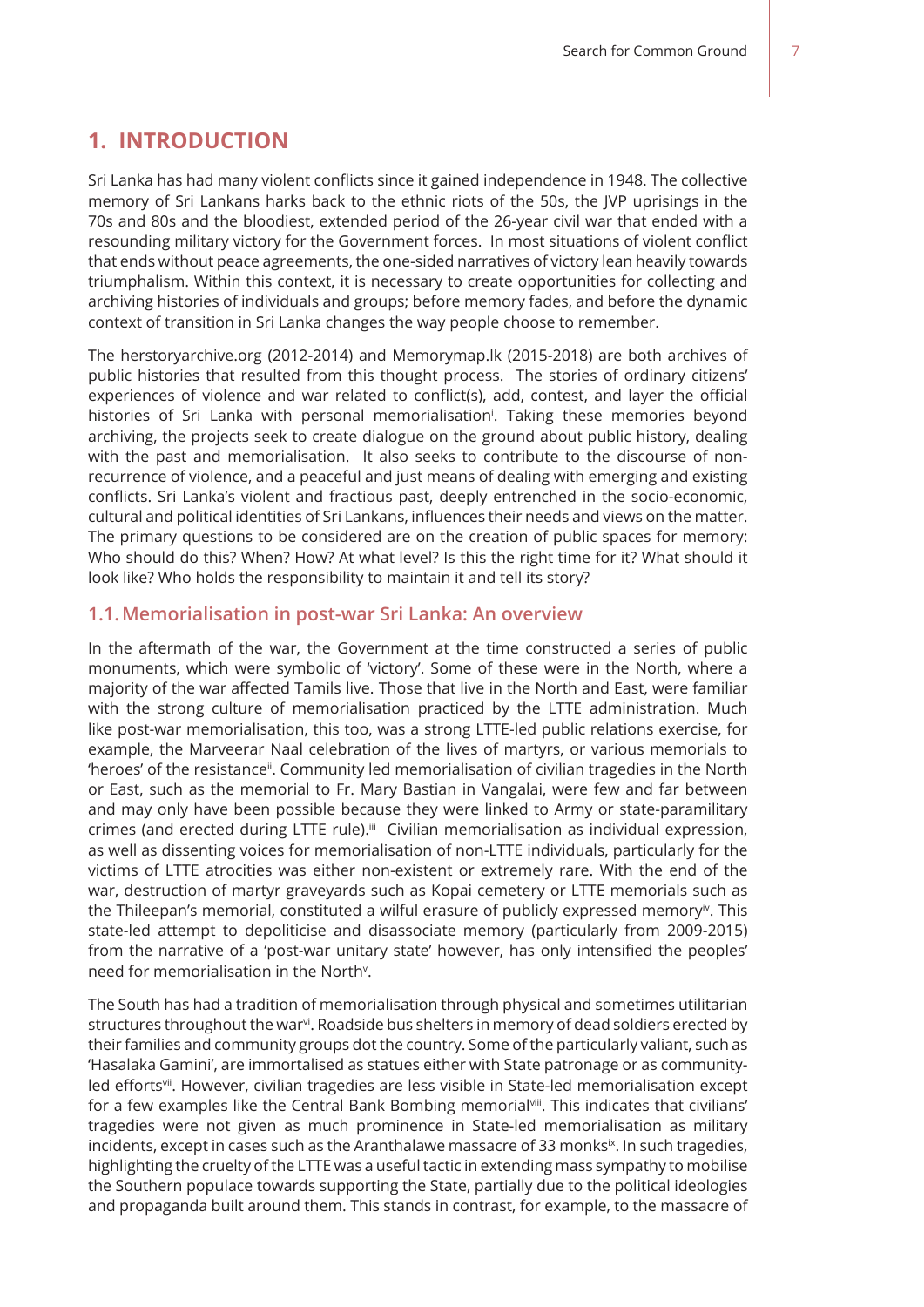28 civilians just 5 months before the Aranthalawe massacre in the same village, which has no memorial - not even as a tombstone to indicate where the mass grave lies<sup>x</sup>. Throughout the country, there is, arguably, an over-saturation of military memorialisation as evidenced by the many memorials in Colombo and outside the capital. They are often constructed by the State without any input from the bereaved families on where or how their loss should be represented. Each is created for a different purpose and use of memory, and often repeats the names of the dead on several memorials.

Aside from the physical representation of memory and symbolic reparations of public Stateled memorialisation at the community level, other forms of memorialisation do exist in Sri Lanka. The memories of the dead are referenced in the religious rites of memory – such as through the giving of alms, ritual lighting of oil lamps, poojas, memorial services, and offertory to orphanages and religious houses of worship. These are often private remembrances or, at most, community-based activities. In spirit however, this remains viable only as long as the stories of 'those who know and those who saw' are attached to the ritual, without which, when such people die, memory also dies<sup>xi</sup>.

The change of Government in 2015, ushered in a set of Transitional Justice processes within which, memorialisation fits within the pillar of reparations. As a symbolic method of reparations, the Government has relaxed its stance on memorialisation at community and national levels, even allowing for Northern mothers to grieve during Maaveerar Naal (Martyr's Day) in November 2017<sup>xii</sup>. While the Reconciliation Policy developed by the Government has no reference to memorialisationxiii, the Office of National Unity and Reconciliation lists memorialisation as one of its key areas of engagement. As yet, the Government policy on memorialisation (as a component of transitional justice and reconciliation) and its practical implications are unclear. While, space is opening up for government and CSO engagement in public memorialisation, there is very little knowledge of the level of understanding, potential challenges and the needs of public memorialisation in Sri Lanka.

## **1.2.Public consultations on memorials and memorialisation**

In order to understand public perceptions about memorialisation, the Community Memorialisation Project conducted public consultations on memorials in five regions : Kandy, Batticaloa, Matara, Jaffna and Anuradhapura . Citizens from civil society organisations such as fisheries groups, producer groups, peace and reconciliation groups, regionally based academia, regional media, women's groups, youth groups, community leaders and elders, and clergy were invited to participate in the consultations through widespread and open invitations disseminated through community based organisations, community leaders and social mobilisers. The consultations engaged with Tamils (Northern, Eastern as well as up-country Tamils), Muslims (Northern and Eastern) and Sinhalese. The total number of participants in the consultations was275, with 133 Tamils, 111 Sinhala, and 31 Muslims. The methodology of the consultations was as follows: presentation on memorialisation practiced in Sri Lanka as well as examples of global memorials in post-war contexts; group work on specific questions about preferences for memorials in Sri Lanka; and an open discussion about the challenges, opportunities and risks of memorialisation through memorials in Sri Lanka. The process was entirely qualitative and subjective, presenting an opportunity for people's viewpoints to emerge on the issue.

The key objectives of the consultations were to understand the participants' reflections (as individuals and as community groups) on the following questions:

- 1. Should we forget the past, or continue to remember it for the purpose of national reconciliation<sup>xvi</sup> and prevention of violent conflict?
- 2. How do we memorialise past experiences do we use physical or non-physical methods? What are possible negative/unintended outcomes of memorialisation?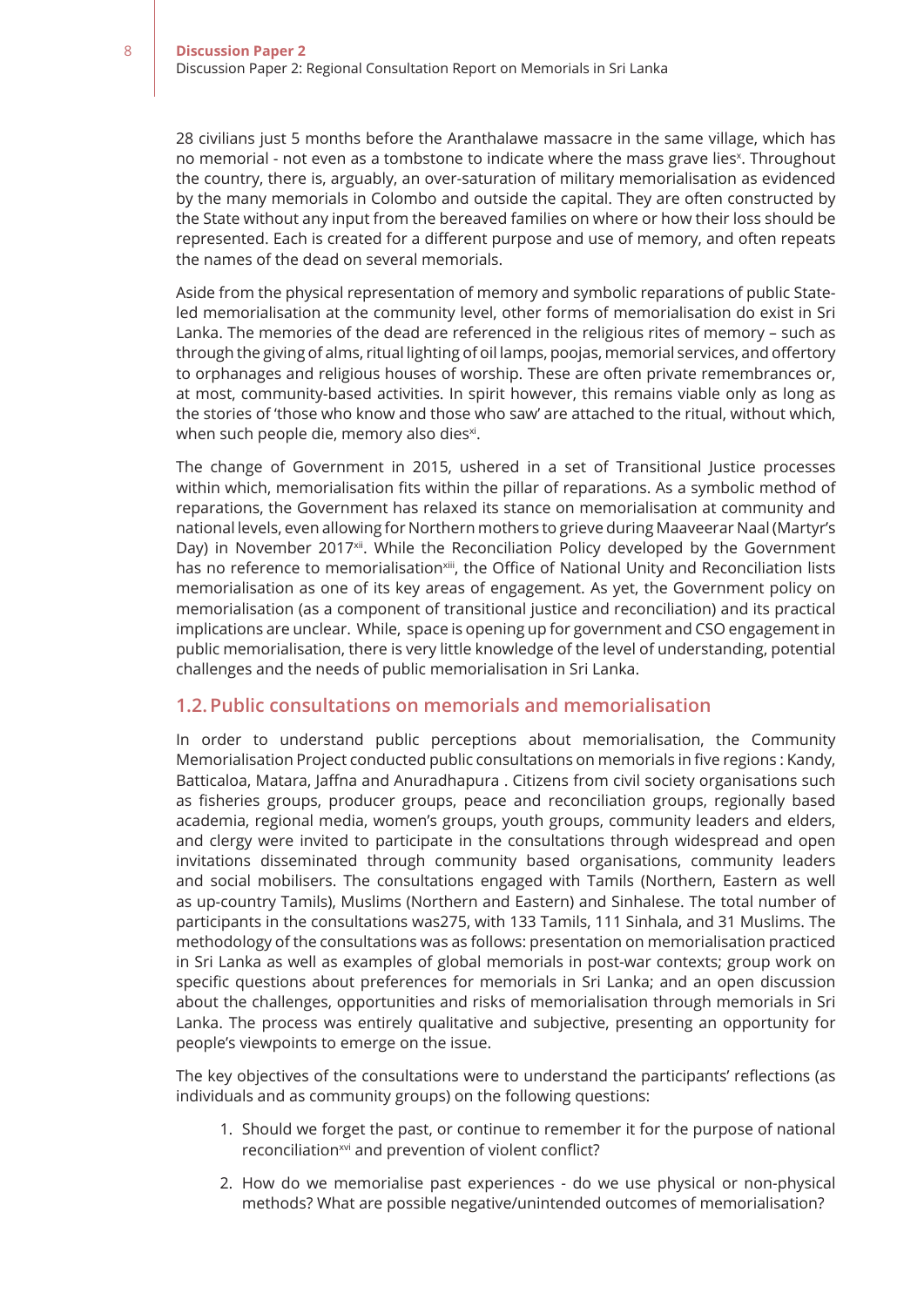- 3. Who should memorialise and at what level? Should it be community-led or national? Who decides which forms of memorialisation are valid and which are not?
- 4. The complexity and nature of experiences related to war and violence vastly vary. What measures could be used to accommodate this complexity in memorialisation?
- 5. What are the obligations and responsibilities of the government towards creating spaces for memories to be shared?

The outcomes of the five consultations are mostly without consensus. However, they highlight the various needs, impacts, expectations and contexts within which memorialisation and memorials in particular are perceived in Sri Lanka by those affected by the country's numerous violent conflicts. These disparate viewpoints documented during the five consultation meetings are collated and reflected below **xvii**.

# **2. PEOPLE'S VIEWS ON MEMORIALS: WHY, HOW AND WHEN ARE MEMORIALS APPROPRIATE?**

## **2.1 As part of the memorialisation process, should we create memorials and what should they be?**

On average, most people consulted, believed that memorials are an important part of remembrance and memorialisation. The degree to which a memorial was deemed 'useful' depended on the experiences and motivations of the specific community group. "There is a memorial at a Sinhala village in Ampara. It reminds us of the poor youth that lost their lives to the war. There is a logic in it" said one of the participants at the consultation in Batticaloa. The perceived logic to creating memorials however was qualified further with the proviso that it should not be hurtful to the feelings of others, or incite further violence. In addition, participants had strong opinions about what the purpose of a memorial could be and what it should or should not represent in the post-war context:

❍ The purpose of memorials should be considered carefully:

In general, all the consultations showed that participants believed memories, especially bitter ones, could not be forgotten.

In the South, the following purposes can be cited for building memorials:

- The opportunity to grieve would contribute to re-establishing dignity of people
- A participant suggested that when confronted with an incident or memorial, what one feels "shouldn't be empathy, (but) priority should be on selfanalysis. What was the part I played in this tragedy? That should be the basis of self-analysis. I believe that is a better way of doing it"
- Memorialisation to be used only for the purpose of learning lessons for the future. Many suggested that it was this generation's 'duty' to help future generations remember past events and take decisive decisions on forthcoming issues in order to facilitate non-recurrence of violence
- Memorials should portray the country's 'identity' although the problematic nature of a singular 'identity' was not further debated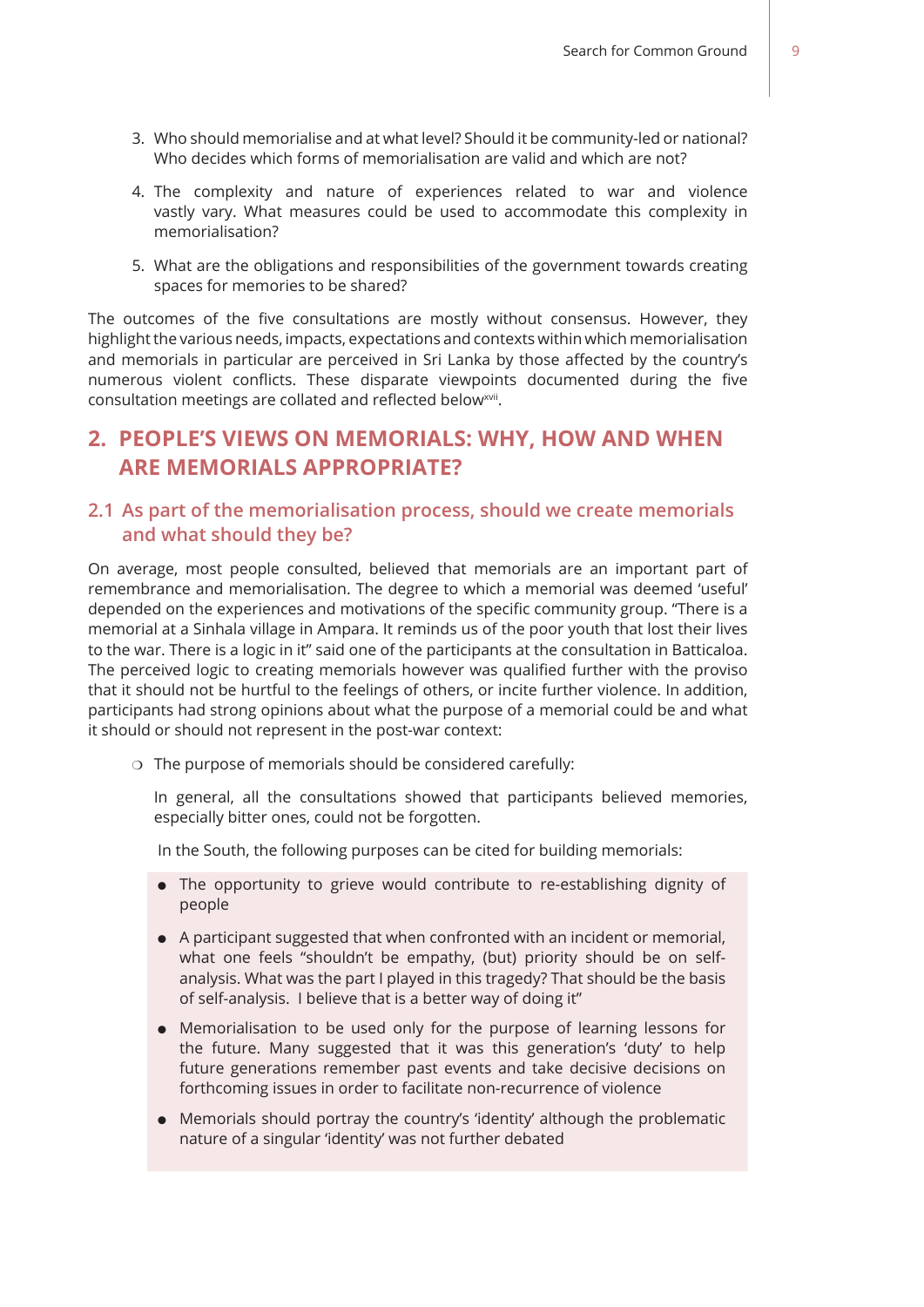In the Northern consultations, the following reasons were cited as the purpose of memorials:

- "They help to memorialise lost relatives"
- The mental trauma that loss and war creates can be alleviated somewhat from a memorial that offers an external repository for one's memories
- It helps to express feelings freely, particularly, as a site where grief can be shared and expressed
- It becomes a catalyst to transfer memories and stories to the next generation through conversation
- Having a memorial is a compensation (an acknowledgement of loss)
- Provides a sense of justice (a symbolic reparation)
- A memorial (especially if names and statistics are displayed) can provide real data and facts that can become lost with time, or erased intentionally
- Remembrance can contribute to national reconciliation
- ❍ Remembering all communities that suffered through 'common' memorials:

In the Southern consultation, the participants highlighted that, when remembering victims of conflict, all those who suffered from all community groups should be memorialised equally; all victims must be revered, at national and communal events. A Muslim participant at the Matara consultation said that "an LTTE bomb changed many lives in Godapitiya. Each year on Prophet Mohammad's birthday, the dead are remembered by the mosque. The Godapitiya community realized that memorial services were held only for Islamic victims even though there were other ethnicities affected. The participants that shared this experience came to a conclusion that when memorials are held, they should be held for victims of all races and religions". This idea of memorials that reflect 'common' narratives of suffering, or other issues (such as the missing) was echoed by the Northern consultations. Quite tellingly, however, in conjunction with this statement it was suggested that "it is very annoying for the Tamil people when the Sinhalese from the South see the water tank left there during the war [which was destroyed by the LTTE in Kilinochchi but was left to ruin as a reminder of LTTE actions against their own people by the Army]. So, the memorials should be common and not about reflecting a specific incident from the conflict"xviii. This indicates that memorials created from destroyed property that become part of the triumphalist 'dark' war-tourist trail for Southerners, can be insulting and hurtful to the northern Tamils. This is related to the discussion in the South that even the enemy should be respected and allowed to rest peacefully in death: "if the memorials induce pain, it is a faulty design. Just as Dutugemunu built a tomb for Elara, there should be healing".

❍ There should be memorials focusing on 'goodness':

In the Matara consultation, a few of the participants suggested that memorials could also be erected to celebrate unity, diversity, helpfulness and happy memories. Instances where communities helped each other such as in 1983, when many Sinhala families helped Tamil civilians under attack by Sinhalese mobs, were given as examples. Such distinctive incidents that happened at the village level could create "good feelings" he said. However, the notion that the Southern soldiers were 'fighting a war in the North' to free the people from the grip of the LTTE was one person's interpretation of why Southern soldiers could be memorialised in the North as an act worthy of 'merit'. The conceptualisation of 'good' therefore may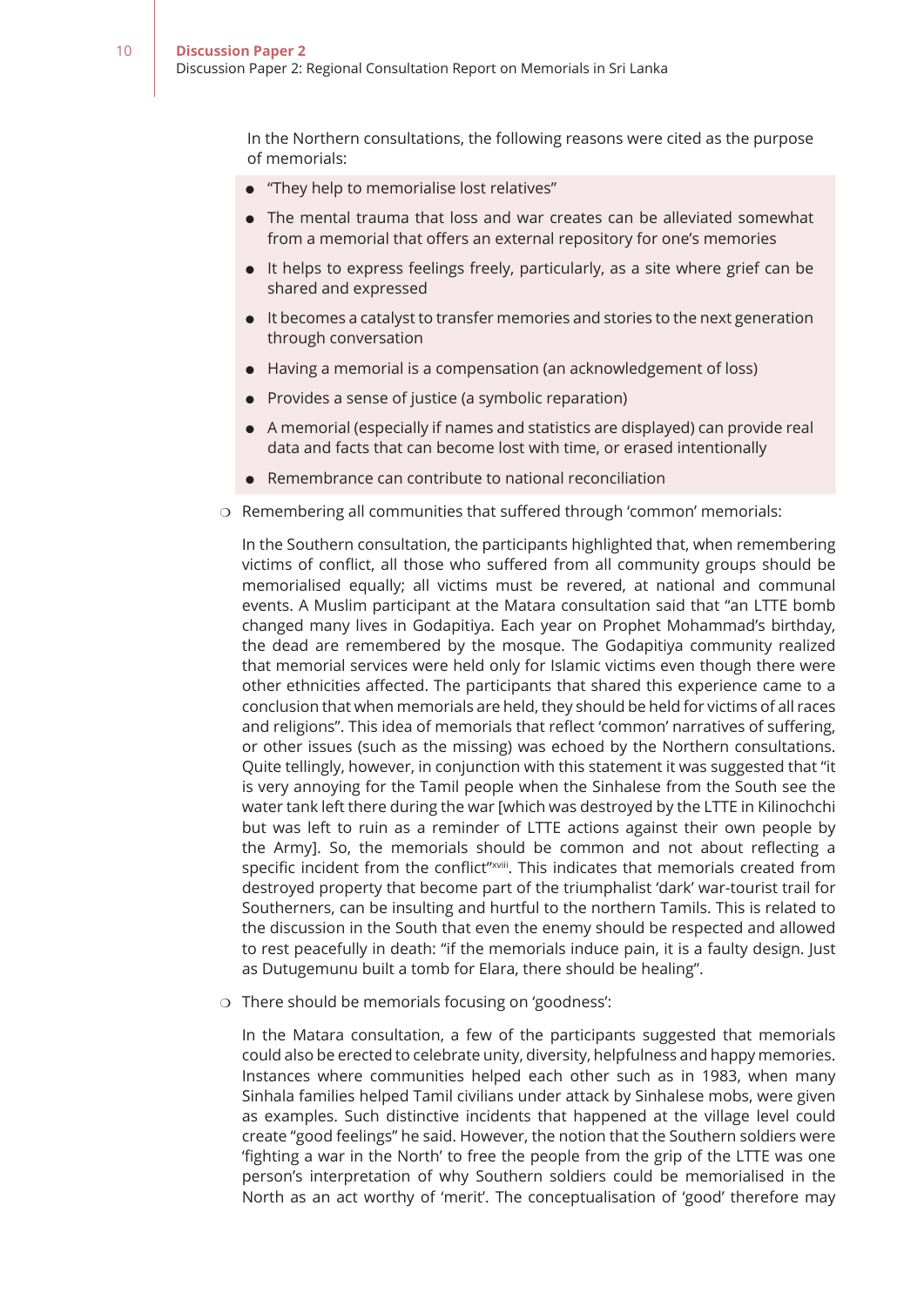not be categorically clear or universally acceptable. Inter-faith memorials were suggested as promoting unity and a sense of peace. A Tamil participant in Ampara said that "there should not be memorials for incidents that happened, but for the changing attitudes that continuously happen in our hearts and thoughts".

❍ Not memorialising could result in manipulation of history by others:

The viewpoint that those with vested interest could manipulate feelings of marginalisation was a common thread of suspicion towards those in power during the consultations: "It is important to identify who destroyed this peace… .People in power manipulate human emotions for power". This highlighted the importance of memorialisation and memorials as a process of building community-level resilience against those that can manipulate the truth. It highlighted the notion that by 'crystallising a truth' through a memorial, it would become undeniable and could not be made into a false narrative by those with vested interest.

❍ Memorials can be a symbol of preserving identity and expression:

In the Jaffna consultation, some participants linked memorials to the notion of preserving history and identity. For instance a participant in the northern consultation said "Our history should be recorded to prevent it from diminishing. Our ethnic, religious and cultural identity should be preserved". This illustrates the need to consider the importance of identity when planning memorials in a postwar context, especially when marginalisation and vulnerabilities could threaten a recurrence of conflict. The expression of 'identity' was part of the purpose of a memorial for those in the North so as "to build our nation, language and community and to express our feelings openly".

❍ Memorials and memorialisation should not be disproportionate or it could lead to further marginalisation:

Across the consultations, participants cautioned that certain memories, if continuously recalled without being dealt with effectively, could make an individual bitter, hopeless, vengeful and hateful. These, they suggested, were memories that must be forgotten: "The more we keep certain emotions in mind, the more we deteriorate. The more people remain in those thoughts, the tougher it will be to collectively move forward". There was concern and recognition that disproportionate access to memorialisation could intensify the vulnerabilities of minority groups. Some participants from the Matara consultation suggested that a memorial which only features one ethnic group can 'disturb' positive memorialisation and reconciliation opportunities and push society towards terrorism. A Southern participant at the Matara consultation said, "We cannot forget our past, and the story must be re-told. In the 70's and 80's after the army turned against the Sinhalese, the Sinhalese were given an opportunity to grieve their losses; however the northern community was not given the chance to grieve". In the Jaffna consultations, a participant insisted that "the sacrifice of our relatives should be remembered, for example, Maveerar Thuyilumillngkal should be built by the government". Another said that a memorial would help relieve trauma as they may "feel a bit of satisfaction when we [they] are lighting an oil lamp and crying there".

## **2.2.Does the current context provide the space and opportunity to create memorials?**

Across the consultations, most people expressed contradictory viewpoints with regard to the suitability of the current context for the creation of memorials. This was not merely across ethno-religious, political or geographical divides, or between directly conflict-affected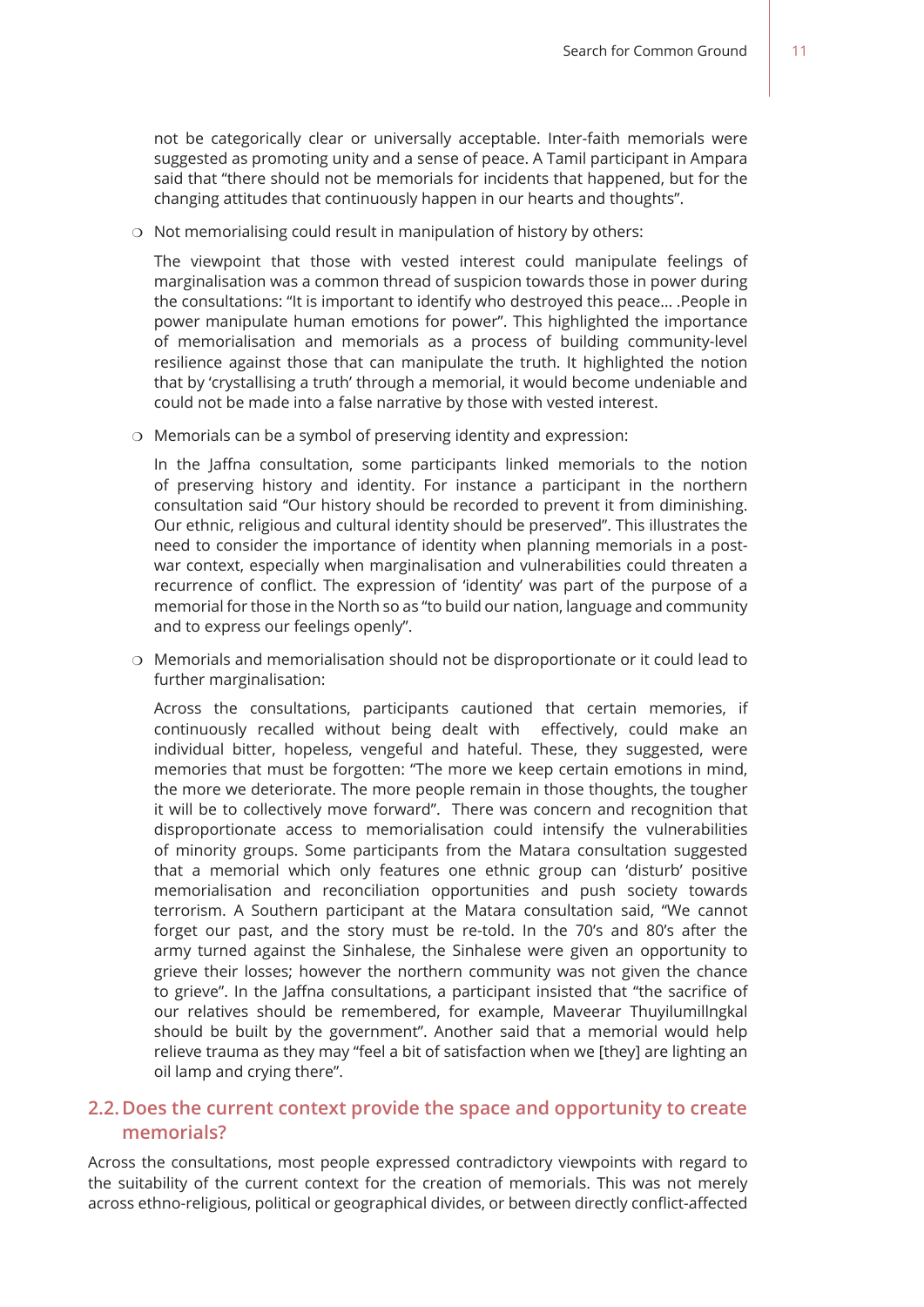or non-conflict affected populations. It was contested even within community groups that were homogeneous.

❍ Some believed that the time for memorials has come:

The consultations in the North indicate that youth believe the time to build memorials is the present, as many feel the current Government's interest in Transitional Justice creates space for it. The participants from Mullaithivu felt that the present time was appropriate to build memorials because of the perception that people's lives were returning to normalcy under the promises of good governance. As such, they felt that this was a time for concessions and compromises allowing for greater space for the North's needs to memorialise. In the Eastern consultations, where all three ethnic communities were present, they suggested that the current time is most suitable, as there was greater opportunity for freedom of speech. In the Anuradhapura consultations, the participants agreed that memorialisation of brutality is important and that it is the right time to do so. Going beyond memorials, they highlighted that this could happen through programs at libraries and community awareness projects that create conversations around these memories. In the Ampara consultations, the majority of the Sinhala participants rather than the Tamil speaking participants said the time was right for memorials: "In the aftermath of the war in the North-East, before we forget our experiences, this is the time to think of those conflicts deeply. So a memorial that prompts thinking is apt. Because, every time there is an inkling of conflict, it will prompt people to think of solutions". For the Tamils at the consultation, the reasons for memorials 'now' seemed to be based on fear, mistrust and insecurity; many participants highlighted the 'good governance government' that currently prevailed as an opportunity that was perhaps temporary. This can be exemplified in one participant's statement that "the time is correct. Because the Government might change in the future and then this opportunity will be lost".

❍ Some believed that the present is not the right time to build memorials:

Some participants from the Southern consultations stated that this was not the right time for memorialisation based more on the potential benefits of memorials than political space. They stated that grassroots activities and community based projects (such as 'Sirasa Gama Madden') could have greater impact on issues that are necessary and timely than memorials that give no visible material benefits to a community. One participant stated that "before the war started, there was a good relationship between the Sinhalese and Tamil communities. Civil society should work towards rebuilding these relationships and coexistence rather than building memorials"xix.

❍ Memorials are unnecessary and unsuitable at any time:

In the Ampara consultations, predominantly Tamil speaking groups (a mix of ethnic Muslims and Tamils) stated that memorials were not necessary. Again, the reasoning did not seem to be an absolute rejection of the concept or need for memorials. The underlying tensions seemed to indicate insecurities of recurrence of violent conflict and the need for a longer-term approach to addressing deeply rooted impacts of war. They stated "We need to forgive each other and forget what happened. We need to unify as human beings" and "Absolutely no memorials, because memorials will only remind us of the pain over and over again. Nothing good will come of it". Some however, qualified their belief that memorials were unnecessary with statements about prerequisites: "No memorials; currently common memorials are skewed towards the Government. For it to be done right, every community's rights need to be given first. If this change doesn't happen first, memorials could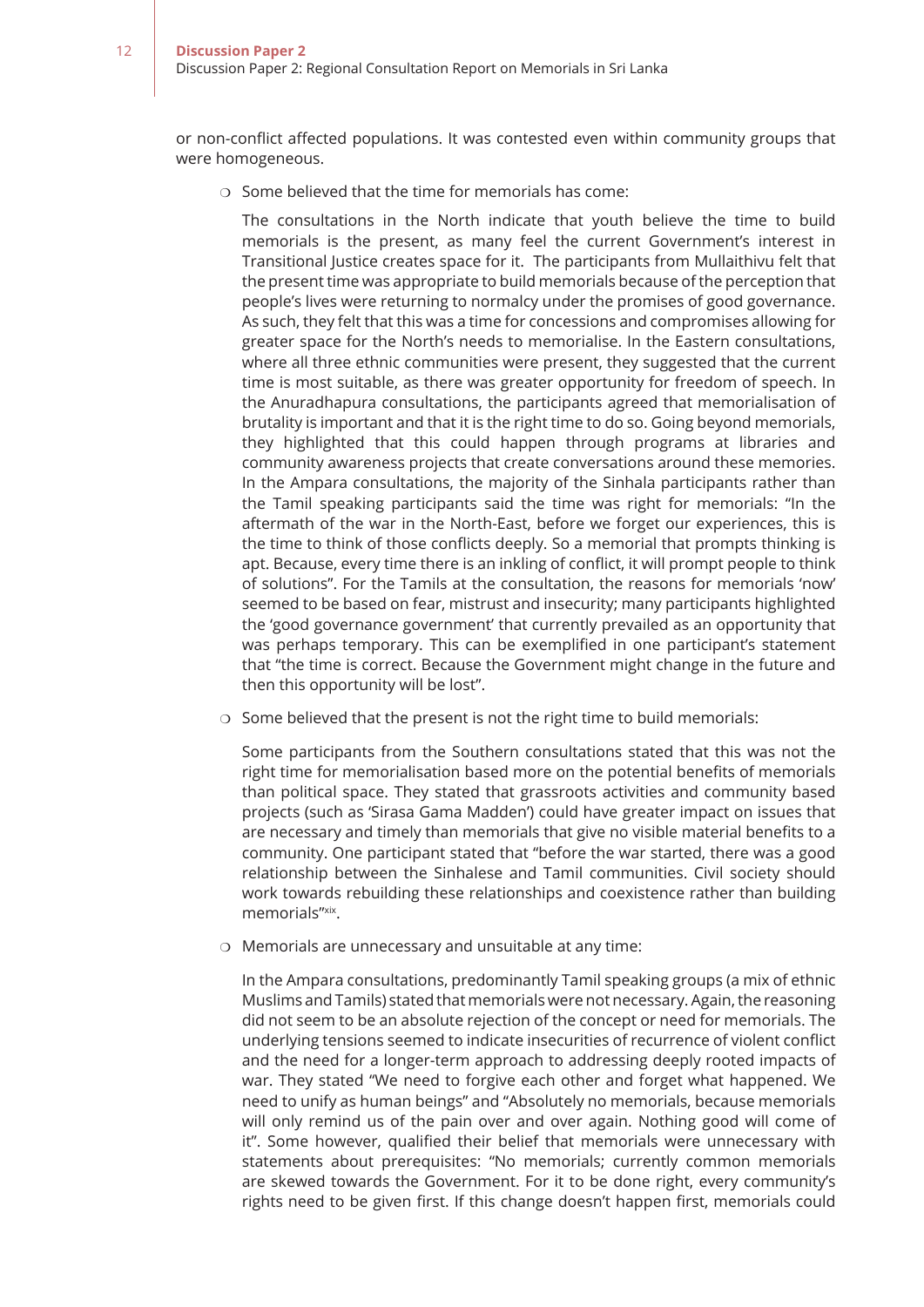incite conflict''; "No memorials; they are a method of dividing people. They are not suitable at any time"; "No memorials; there should be peace and change in people's hearts. There is yet no true peace. Change is needed first. If not, memorials could give rise to conflict between communities".

❍ The significance of a memorial was more important than timing:

In the Southern consultations, some participants did not feel that there was a specific period of time when memorialisation could be done. However, they felt that it should be done before the memory was forgotten by saying that "memorials are meant to keep our memories alive. Time is one of the most important factors in the process. When Lord Buddha came to Sri Lanka, a chaitya (stupa) was made where he appeared, and over time, the only memory left is this physical memorial". In Ampara, some Sinhala participants said the same: "There is no specific time to memorialise incidents. If the future can benefit through such memorialisation, then the time is right". Some participants suggested that memorials tend to lose their significance after a period of time. For example, in the Matara consultations, they cited 'autograph books' children fill-up when they leave school: "we do not still read the autographs taken from our friends when we left school". As such, they suggested that memorials should "be significant at a national level where memorials are taken care of and maintained". This suggests that the value of the memorial is based on the emotion it evokes after it is erected, regardless of when it was/is? erected. Significantly, it also raises questions about who should maintain and care for the memorial, for it to fulfil the desired impact for which it was originally created<sup>xx</sup>.

#### **2.3. Should memorials be physical or non-physical?**

There were wide-ranging debates related to the positive and negative attributes of physical memorials versus those that were ritualistic, religious and non-permanent structures. In all the consultations, the debates generally resulted in a majority of the participants indicating that there should be a combination of physical and non-physical memorials at various levels. However, there were a few strong objections and opinions that highlighted the value of physical memorials over non-physical forms of memorials and vice-versa, which depended on the purpose or expected outcomes of such memorialisation.

❍ Memorials should be a combination of physical as well as non-physicalxxi:

The participants in the Northern consultations highlighted that during the war, most memorialisation opportunities were intangible and/or ephemeral due to the restricted space for memorialisation. However, practicing forms of remembrance relieved some anxiety and allowed grieving. Yet, they suggest that physical memorials are more suitable in the post-war context given that they do not become a threat to national security and reconciliation where grief could be expressed at a physical location, visible to all. The physicality of a memorial, by its very presence, captures 'loss' for those who view it and is evidence that whatever it represents 'happened'xxii. However, according to some Jaffna University students, memorials should be physical - "memorials should be tangible because we can revere them like religious sites, statues, cemeteries and graveyards, bus stops, schools and pre-schools built in memory of the dead". They also suggested that intangible practices of remembrance, practiced throughout by the Tamil community, should also continue such as faith based memorials (such as days of fasting, almsgiving, Kaarthikai lighting) and intangible cultural memorials (documentary films, songs about incidents, registers of events, posters and handbills that are from the war).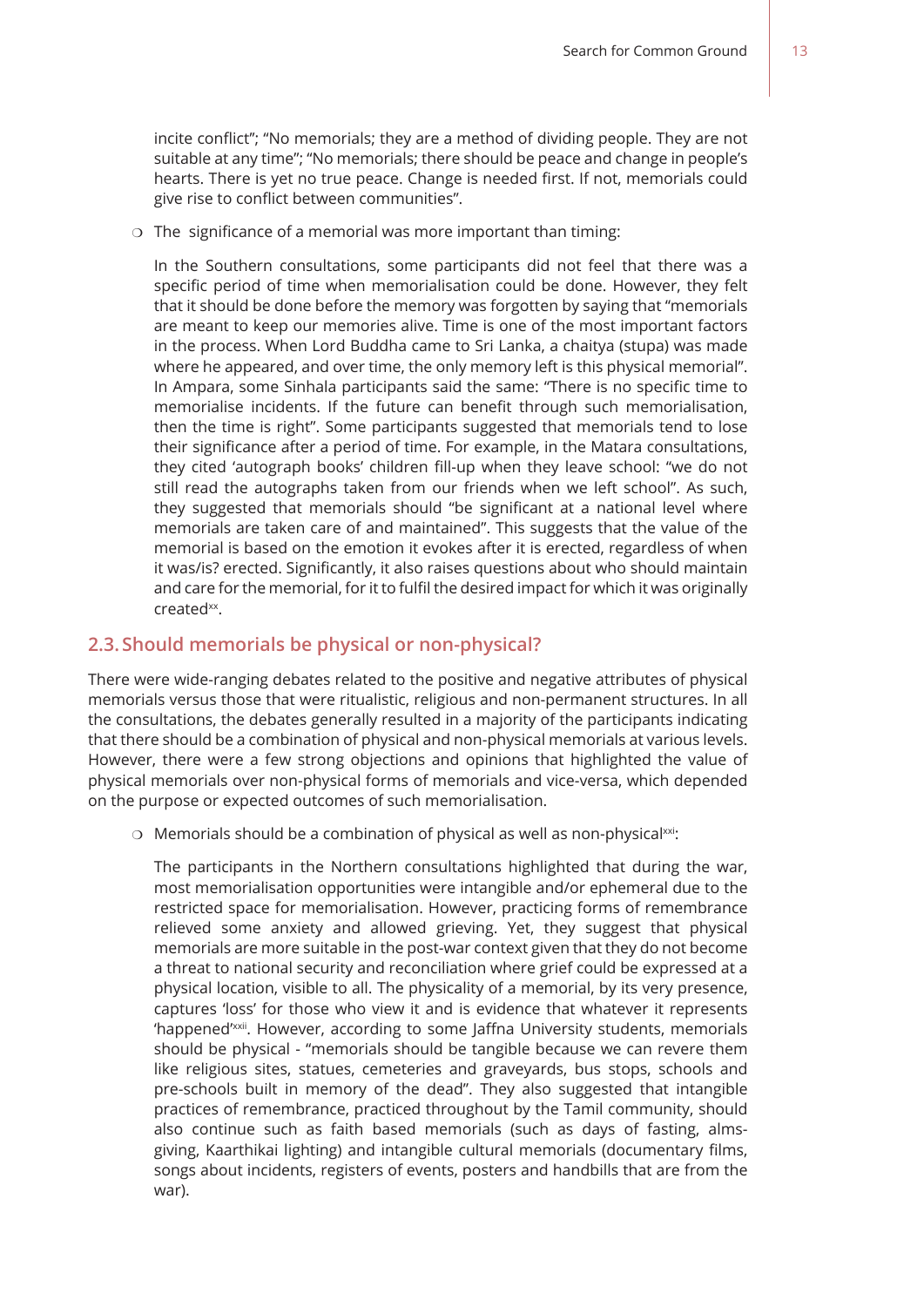The Southern consultations proved similar, with both physical and non-physical memorials (religious and cultural practices) preferred in equal measure depending on the nature of the memory or motivations for remembering. A slight prioritisation for physical memorials could be noted in the discussion amongst some participants. Yet, the participants argued that non-physical religious activities could be used for memorialisation every year as a ritual. These activities might not last as long as having a physical memorial attached to such a practice (the tooth relic in Kandy was cited as a physical memorial that continues a ritualistic memorial practice). A participant added "If not for the tooth relic, one could question if certain Buddhist practices could have lasted as long as it has". Therefore, both physical and non-physical memorials are important for varying outcomes; nonphysical could focus on more spiritual elements while the physical will ensure that memory lives on. The effectiveness of each would be based on individual needs. Overall, while all consultations highlighted a mix of physical and non-physical memorials that are connected to each other through ritual and practice, the following reasons were seen as requisite for physical memorials: it shouldn't be easily destroyed and therefore should have State or local government support/ patronage; it could be utilitarian so that its purpose ensures its survival such as a bus stand, a community centre or a water tank; it can ensure a transference of memory to the next generation.

❍ Physical memorials allow for creating conversation about conflict and its impact:

Many participants identified deducing causal factors of past violence through community discussions as a dividend of reflecting on the past through memorials – "Different communities would identify different causal factors through their understanding of history, and though the validity of individual experiences should not be challenged, they could still be used to deduce indicators of violence in the future"; "causal factors must be taught to the next generation and they must be equipped to identify these factors and prevent the atrocities from the past repeating in their lifetime". In an instance where racial tensions re-emerge, the memorials would be a reminder of the consequences of hate, although memorials should ideally bring healing and a lesson to not repeat the root causes of conflict as seen in the past. For example, one participant suggested that "memorials could help explain how colonisation in Sri Lanka lead to racism within the communities". The youth participants at the Matara consultation said that they had learnt about the 1958 riots for the first time that day because they were in conversation with an older group. They suggested that in 20 years, there may be a possibility that the following generation might never know about the 1958 riots if there is no opportunity or trigger for such a conversation. A physical memorial therefore, was considered a perpetual conversation starter, simply because it 'was there' and unavoidably present. For example, the Matara consultations highlighted that some non-physical memorials such as the18th of May as a day dedicated to remembering war heroes could be one-sided. It also raised questions why such a day cannot be used to remember all those were affected by the war including the Tamil community. They suggested that future generations should know the impact of the 30 year war that ended on this day. However, by having a physical memorial, it would be possible to have such conversations more regularly with greater impact rather than on a designated day, even if such a day would highlight the issues related to conflict in a systematic and dedicated manner: "When we live in the present, the memorials must also be relevant to the present. The reconciliation and healing that comes from these kinds of memorials will automatically be transferred from one generation to another".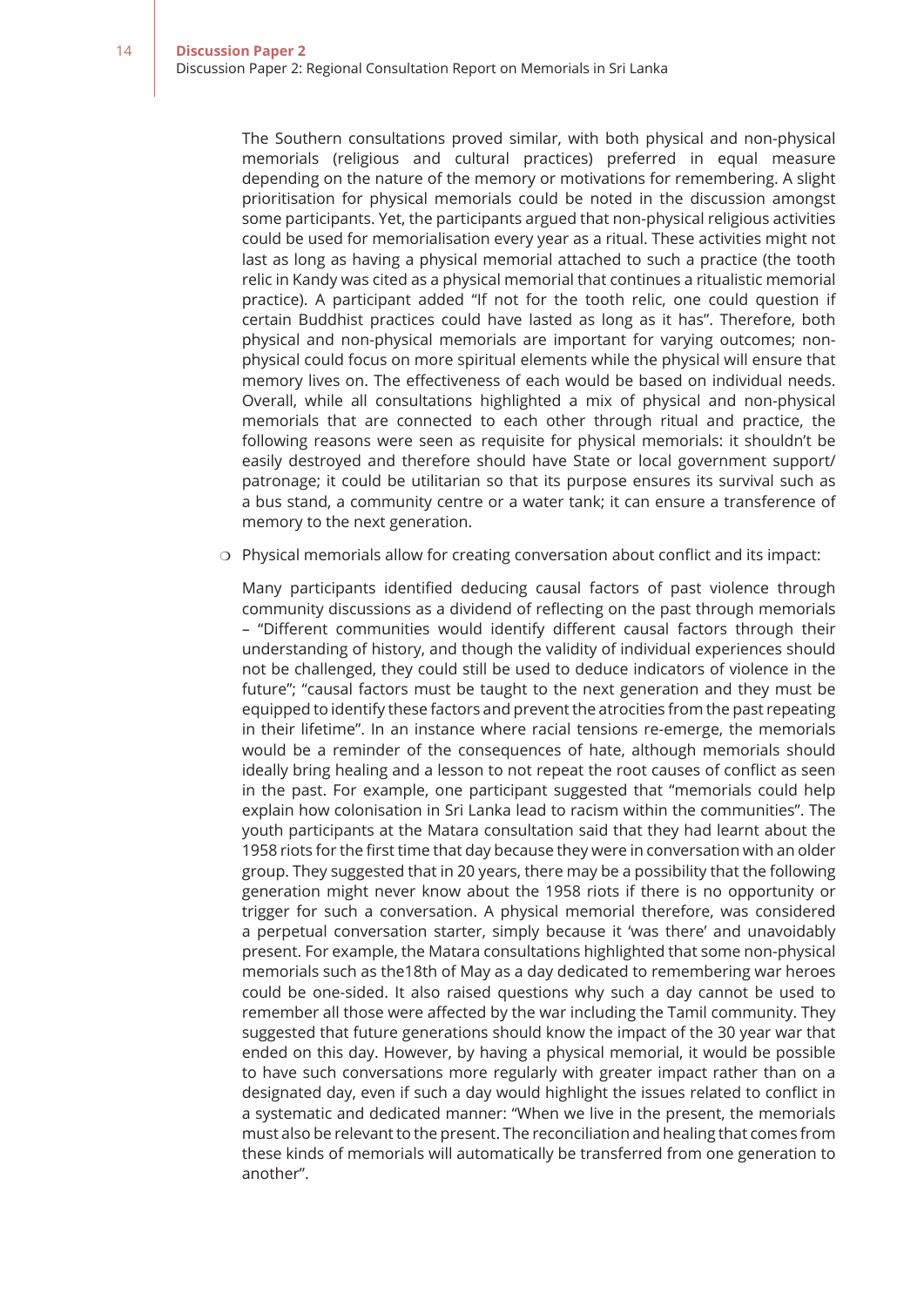❍ Non-physical memorial practices are visually more peaceful and promote healing:

Some participants suggested that religious activities for memorialisation, such as children dressed in white, holding candles is a more profound way to remember all those who died from the war. it was suggested that such processes might reinforce non-violence in one group while mediating healing in another more powerfully than a physical memorial, could. However, when memorialising a past incident, the participants believed it could be controversial if associated religious activities were conducted only in one faith when the country is multi-religious. The added that the ideal non-physical, religious memorialisation could be simultaneous engagement across all religions to discuss and deal with past violence. In Matara, some participants suggested that ritualistic memorialisation practices could be more effective. For example, in 2004, the tsunami affected thousands of people: "but there is a village in close proximity to the Walawe river where no human or animal life was lost because the river overflowed just before the tsunami. As a result, people were able to flee from the destruction that flattened their village. The village community now thanks the river each year for saving their lives by lighting lamps". The participants also suggested that non-physical methods of memorialisation could be better suited for individual and personal remembrance, especially for personal relief and self-satisfaction. Another potential benefit of focusing on non-physical methods of memorialisation was highlighted in the Anuradhapura consultations. Some participants suggested that religious or ritualistic remembrance (the yearly pilgrimages to Ruwanweliseya, for example) could help with cultural continuity after war. Such practices could support memorialisation, because it can contribute to the process of re-developing societal connections and cultural identities post-war.

❍ Rehabilitating existing structures as physical memorials to the war:

According to some Southern participants, there is potential use for existing archaeological sites and evidence as memorials - "All of Sri Lanka's ethnicities have a past which could be proven through archaeological evidence". This could include destroyed, ruined or dilapidated memorials. They stated that in the past, the army took over Northern memorials while the Southerners watched as by-standers and that "this practice was not correct in a democratic country and it brought negative international attention to Sri Lanka". As such, even rehabilitated memorials and archaeological sites could become physical memorials to the war, they suggested. Referring to 'cultural continuity' after a socio-cultural breakdown, they highlighted that Sri Lankan museums have artefacts from the last kings of Sri Lanka, which they believed to be reminders of a glorious history. They suggested that the secould be used to connect people to their shared 'glorious' past. However, a caution was added that for a memorial of this nature to have a positive impact over time, and remain relevant, it should be conceptually profound and "be made after considering all positive and negative interpretations".

❍ Cultural and literary memorials:

When 'culture' is used to create a memorial, it is different to a physical memorial or a transient, structure-less, ritualistic memorial practice. It can outlast physical memorials in the imagination of the public and trigger conversations for generations to come<sup>xxiii</sup>. Many stated that when literary memorials are created, they can be stored at locations where they are freely accessible to the public, such as national archives, libraries, universities and museums. For example, a discussion about culture and literature in the Southern consultations resulted in a participant suggesting that the Mahawamsa is an example of the importance of preserving memories through literature by saying that "The Mahawamsa was written as a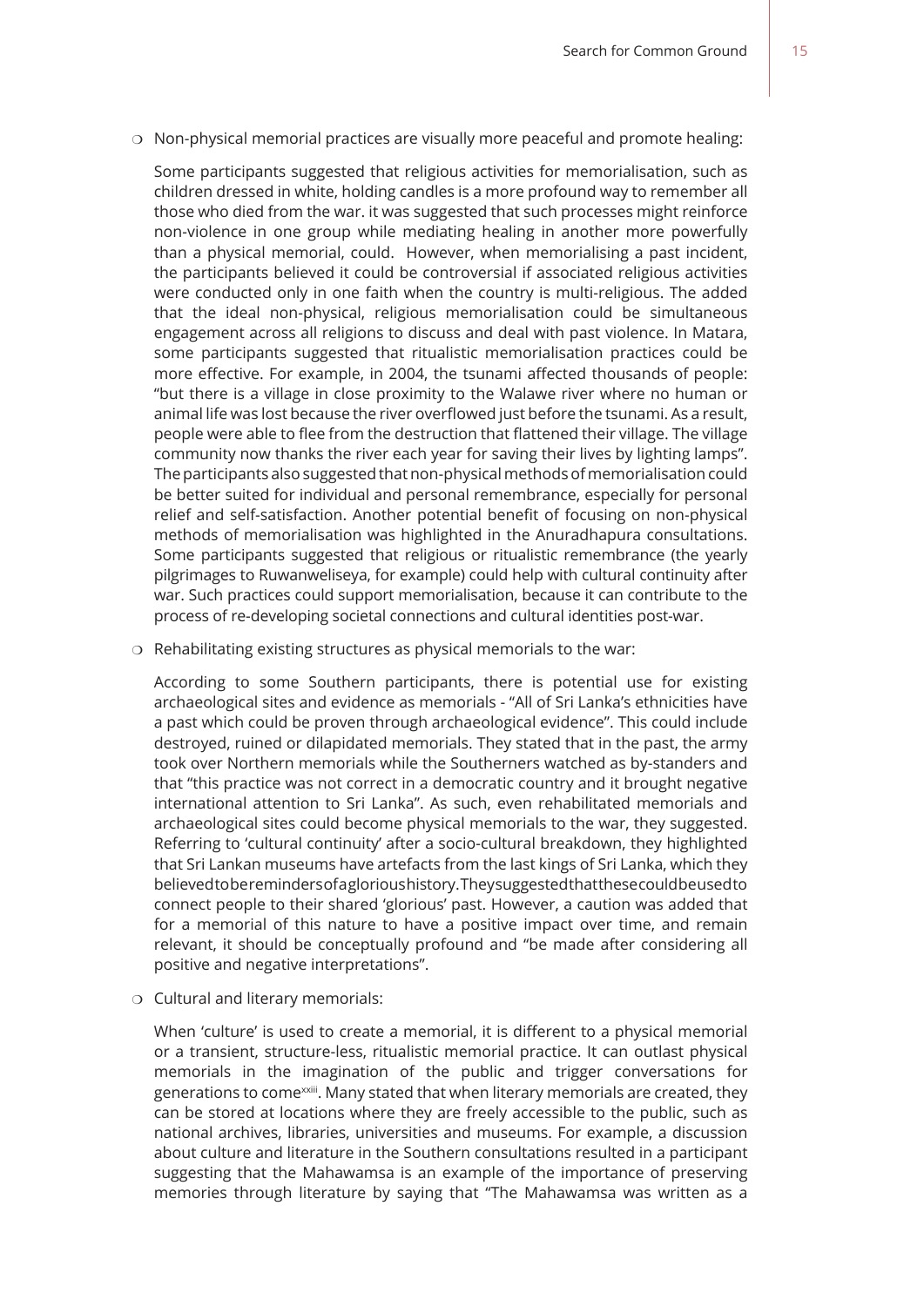guide to good governance… .If rulers governed as is written in the Mahawamsa, we would not be facing such tragedies now…and in the process of studying literature, an element of humanity might emerge over (our understanding of) ethnic and religious identity".

## **2.4.At what level should memorials be located?**

Across the consultations, on average about half the participants, stressed the importance of remembering Sri Lankans of all races who died in the war with memorials at both national and communal level. Tamils predominantly believed that national level memorials must be erected by the State indicating a need for acknowledgment. At the community level, most participants from all consultations believed that the Government should be willing to support and enable community-led memorials to remember people, personal experiences and villagelevel incidents. Because of the didactic potential of memorials to engage future generations in conversation, many believed that citizens should be actively engaged in national reconciliation consultations as well as community level memorialisation and ensuing discussions.

❍ Memorials should be primarily a community-led process located and driven locally:

The Matara consultations, while not disagreeing with Government-led national memorials, still stated that community level memorials and memorialisation would be best. Participants believed that memorials should start at the community level and progress to the national level. A participant stated that "family members and loved ones of those who died during the war must be given the space to initiate the memorialisation process because feelings are strongest at communal level…. These memories should be brought to the national level, where the State sponsors 'remembrance of the past' as a formal event". On a similar note, in the Northern consultations, it was interesting to note that all the participants from Mullaithivu said memorials should be built at community level, as it is the community that knows their suffering and experiences, and would protect and honour the memorials on a daily basis. Furthermore they felt that if memorials are built at the community level, then it might not be disgraced or defaced by outsiders and will retain its sense of dignity (of those lost as well as of the community). However, the idea that "no incident is isolated, therefore, how can one separate it from the larger context?" was a key, contradictory question that emerged from the discussions. This lead the participants to discuss the need for memorials to make 'sense' at a community level and the need to reflect a larger purpose or issue. Some believed that if national level memorials are to be erected they should include religious teachings as "all religions practiced in the country preach that others should be treated with dignity and respect, even if this is not practiced now". A combination of approaches was proposed (community led and located memorials, religious activities, and cultural practices) with religious activities taking precedence. A day dedicated to war heroes along with alms-giving, pirith and lighting oil-lamps was suggested in Anuradhapura as practices that would simultaneously ease the suffering of those alive, while providing 'merit' towards attaining nirvana for those who had died.

❍ Memorials should be physically located where they can have the most reconciliation and political impacts:

Those with specific grievances (particularly in the North) felt that community level memorials and memorialisation should not equate the prolonged experiences in the North with the experiences of violence and conflict in the South. This necessitates a nuanced understanding that while all have experiences of war and violence, there are varying degrees of such experiences, varying degrees of psychological, political and socio-economic impact, and varying degrees of political, psychological and socio-economic needs. They alluded to the notion of 'in-groups'xxiv by stating that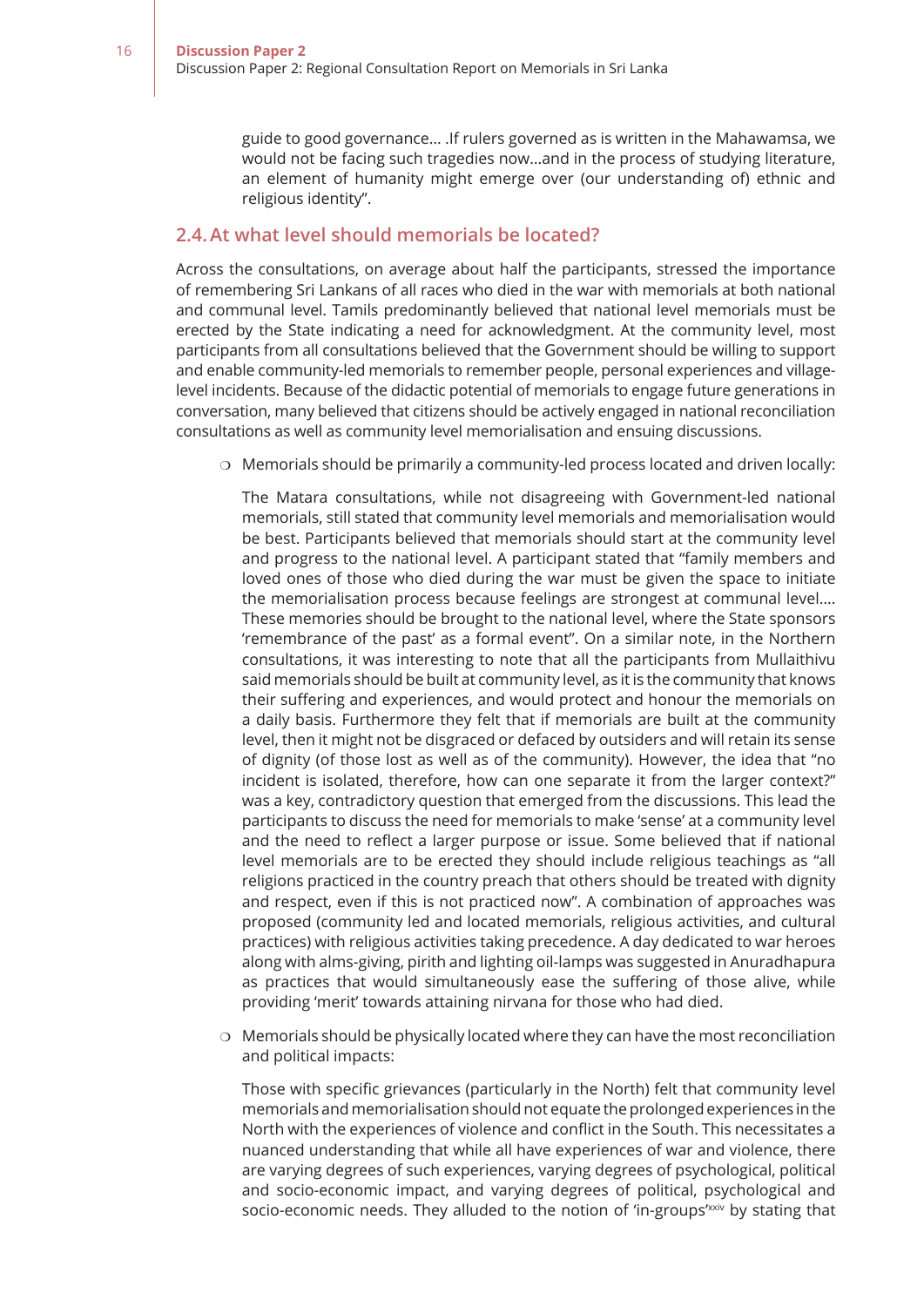when a memorial is built within the same community where an incident happened, it is better for teaching the next generation about it, because the stories associated will be passed down and will not disappear. Meanwhile a visibly distraught Tamil mother disagreed that memorials should be at the community level. She stated categorically that memorials about "what happened in the North" should be made and located in the South by the State, so that those living in the South might understand and become aware of the incidents, losses and pain of the Northern people. The idea of the South commemorating the lost youth of the North, gave her a sense of relief at being acknowledged by the people and the State, and that in doing so, they were accepting what was as undeniable truth to her. The perspectives of the Jaffna youth in particular, were all in favour of national level memorials as they believed this would be a recognition of people's grievances and would then enhance freedoms at the community levels to develop community-led memorials. The youth participants also perceived such national-level monuments with State patronage to be 'secure' and thus protected as historical narratives rather than alternative memories of a specific segment. Yet again, the need for State acknowledgement and endorsement signifies that for the narratives of Tamil people to be validated, they feel it should be recognised at a national level. It indicates the insecurity they may feel within the larger, post-war context that promotes single narratives, which often gloss over the specific experiences of the North.

The Southern consultations were interesting in this regard, as they seemed to understrand the potential harm that ill-conceived locations for memorials could have on reconciliation. In Kandy, the participants suggested that in the Eastern and Northern provinces, what the Tamil people see as national memorials are those that were put up by the army (the memorial at the entrance of Mullivaikal was cited as an example). The Matara participants engaged in a prolonged debate about the 'Hasalaka Gamini memorial museum'<sup>xxv</sup> at Elephant Pass. They believed that memorials to Southern heroes located in the North could heighten feelings of loss and suffering. A participant highlighted that Hasalaka Gamini, though a hero for the Sinhalese community, was not a hero for the Tamil community. He said "his statue might offend the Jaffna community, even though the Tamil people may be against the LTTE. It could even diminish the value of the Southern soldiers who sacrificed their lives to free the North". They cautioned, that 'being the vanquished' while the victor puts up statutes of Southern heroes could cause harm, pain, and more importantly, incite future violence as a result of a vulnerable and marginalised community feeling even more helpless. Another participant added, "even Buddhism preaches reconciliation, not just between communities but in one's personal life. We must not just preach reconciliation but practice it as well". They further highlighted that grassroots level conversations and awareness such as their discussion should be carried on to the national level: "the leaders must take responsibility to implement our recommendations and set an example to the country".

# **3. PEOPLE'S VIEWS: COULD MEMORIALS EFFECTIVELY CONTRIBUTE TOWARDS PREVENTNING VIOLENT CONFLICT IN FUTURE?**

## **3.1. Would memorials be helpful in preventing conflict and contribute to reconciliation?**

In the Southern consultations, most participants agreed that reconciliation should be a lively, pro-active, humane process. They suggested that caution must be taken when reflecting on the past "because of the possibility of it leading to terrorism". In Kandy, the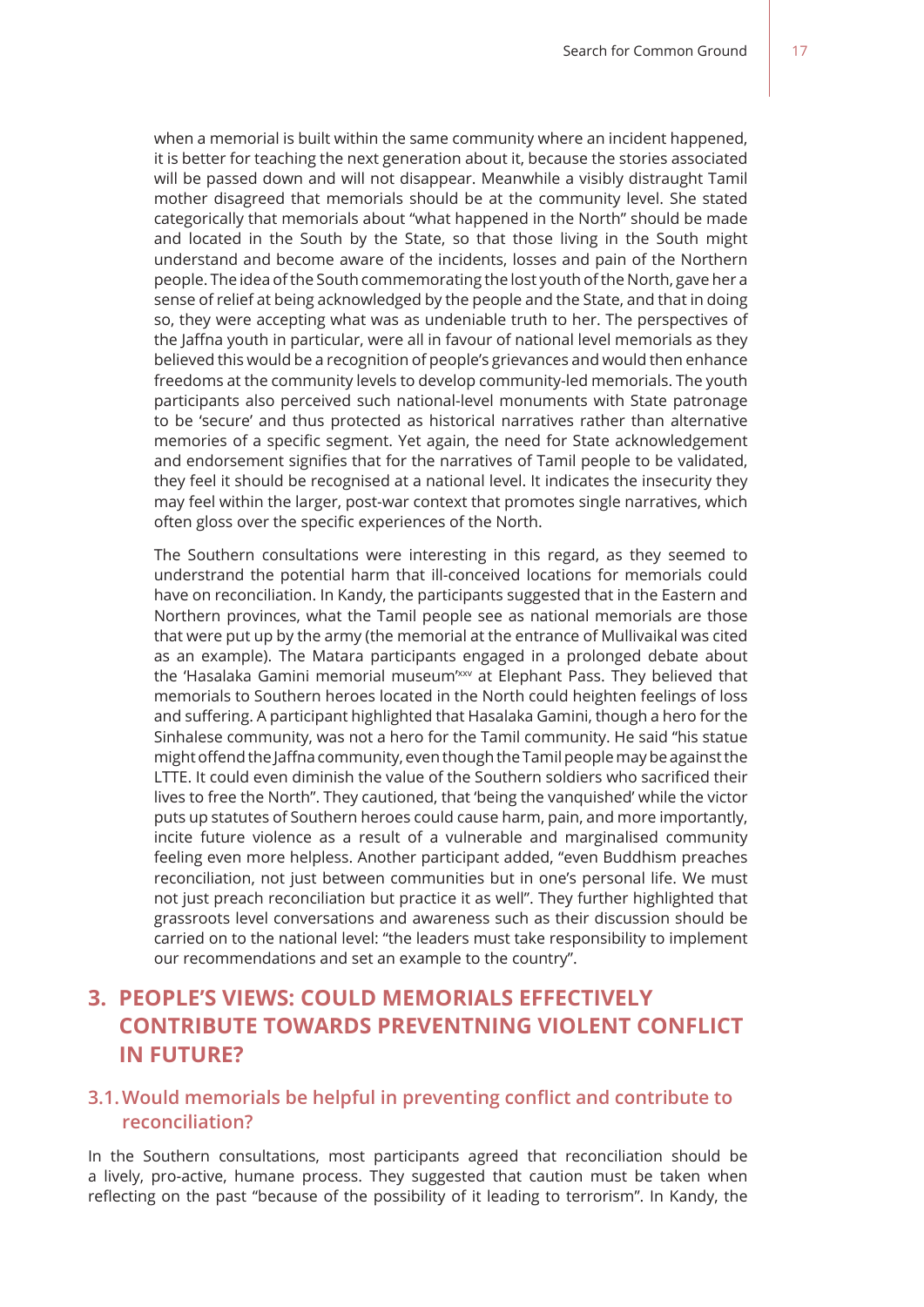participants suggested that as destruction and loss was experienced by all communities, memorials should be designed so that they give everyone a clear and commonly acceptable message that there should never be a repetition of past tragedies. However, participants in Southern consultations suggested that certain memories. In the Northern consultations, most participants stated that memorialisation [not specifically memorials] will contribute to national reconciliation, while a few stated that it will create an adverse effect on national reconciliation. Some participants stated that memorials will contribute towards reconciliation if they are built without giving priority to one ethnic group, religion or language, such as those that remember all those who died during the war. The participants from Kilinochchi further suggested that "if a memorial is built to reflect all ethnicities rather than just one of them, its durability would be assured", alluding yet again to the insecurity of Tamil people's narratives unless they are encased within another, more dominant, more acceptable narrative.

Some participants believed that it was the responsibility of racial and religious groups to gather the truth with equal representation of stories, evidencing that "if our communities are diverse, our stories would be just as diverse." In the Matara consultations, people displayed awareness that 'history' is represented and manipulated by those with the 'power' to write it - "Mahawamsa, which is the most prominent document on Sinhalese history, was essentially written by one single monk whose message has influenced generations of Sinhala ideologies. Sri Lankan history was also written by outsiders whose biases could have influenced how we study our past". The fair representation of each community in history could lead to reconciliation they suggested. However, the idea of who should determine fairness or what could be considered equal representation or how equality may not be the same as equity, was not discussed further.

# **3.2.Would memorials about the brutality of violence prevent its recurrence?**

❍ Memorials of incidents are preferred over statues of people:

In the Matara consultations, the memorialisation of individuals and its potential negative impacts, was discussed in relation to the Hasalaka Gamini memorial: "In terms of memorialising past heroes, we remember Hasalaka Gamini but not the Tamil boy who drove the war tank which he bombed". The story focuses on an isolated heroic incident but does not focus on the brutality of the enemy. The participants argued that the context of violence must be considered for memorialisation without sanitising the brutality of 'terrorism' or violence in favour of 'heroism'. Some suggested that violence could be reignited by memorialising brutality: "Memorialising a natural disaster such as the Tsunami would not have a negative impact, but on the contrary, if a memorial of Prabhakaran portraying him as a hero was set up, there would be a negative impact when we continuously expose and explain this memorial to young children". They articulated the potential for children to generate hatred of another community if they were exposed to stories of murder and brutality without qualifications of why such incidents happened and the human cost of violence on all Sri Lankans. Therefore, even though remembrance through memorials is important, they cautioned that memorials portraying brutality are detrimental to peace. Some participants argued that since memorials which directly resemble events from the war could be quite painful, a more useful memorial such as a building could be dedicated to the person or incident in question: "If a statue or similar memorial is made, it will degrade and get wasted if not maintained, such as the statues we see on the roads, covered in animal droppings. This could be replaced with a more useful physical memorial which could also not induce hate".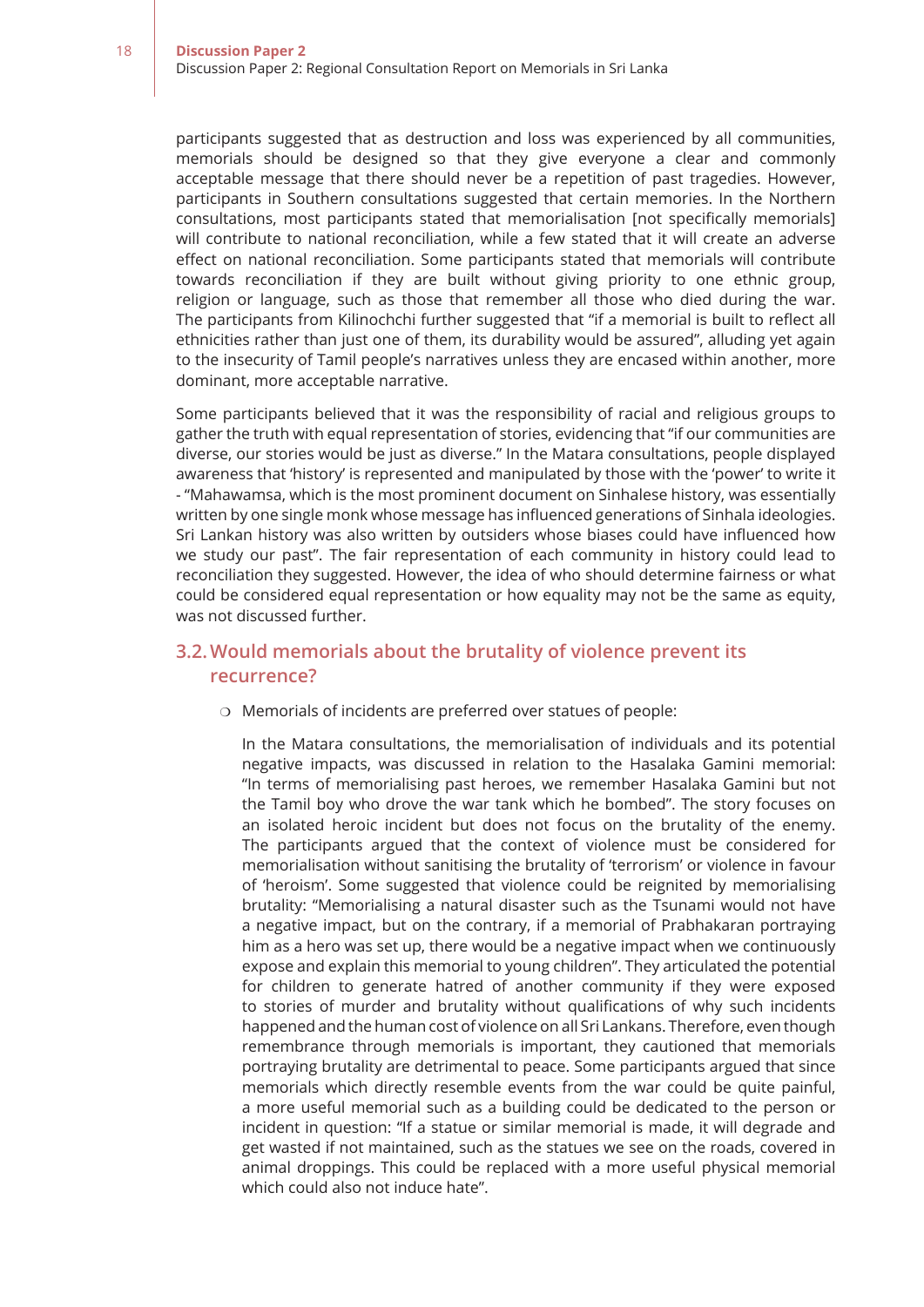❍ Should the Sri Lankan government allow memorials of non-State armed groups :

With regard to memorialising LTTE soldiers in the North, a participant from Matara suggested that there should be space to remember the atrocities of war irrespective of the good and the bad. However, he suggested that when memorialising terrorism for the future benefit of the country, Sri Lankans must first decide on what a good approach to such memorialisation could be. This definition, he believed, should then be accepted by the public and integrated into society. Once society has understood the premise of good memorialisation practices, they will not be manipulated by public figures such as politicians who place memorials in their area with a hidden agenda: "Since people do not understand that memorials should have a positive outcome, they believe and accept any message given by their ministers". In this context, the group agreed that hypothetically, even Prabhakaran [the LTTE leader] could be remembered, if it was contextualised as historical and not with reverence and hero-worship.

# **4. PEOPLE'S VIEWS: OTHER CONSIDERATIONS RELATED TO MEMORIALS**

Several topics emerged during the consultations that do not relate directly to the purpose, sequencing and design of memorials. These, presented below, are related to the sociopolitical context, political positioning and power brokering and lagging, systemic and unaddressed issues with which the Government engage.

### **4.1.The erasure of memorials and military involvement in memorialisation.**

Military involvement and continued engagement in memorialisation processes needs to be acknowledged, genuinely assessed for its positive and negative impact and considered in future memorialisation supported by the State and civil society organisations.

❍ Militarisation and destruction of memorials:

Participants across the consultations stated that before moving towards memorialisation, there are other factors that the Government needs to address (although they may be different for Northern and Southern participants). For example, a Tamil participant stated that northern burial grounds being in army territory was not conducive to reconciliation: "The country must realise certain truths such as the cost of weapons, and the cost of young Sinhalese and Tamil lives. There was an LTTE memorial at the cemetery at Alambil, Mullaitivu. It was completely destroyed and the cemetery was dug up by the army. The people are afraid to move about at night because they believe that if memorials are destroyed no one will remember the dead". Several times during the consultations, the militarisation in the North emerged as an issue that needs to be resolved if the Government was serious about reconciliation; as such, demilitarisation in the North maybe a prerequisite for memorialisation for some. For example, a participant stated that "The people don't trust the Government. The Government has destroyed all the memorials in fear because they believe people might remember the war if they see memorials. In the Eastern and Northern provinces, what the Tamil people see as memorials are what the army has erected...particularly, the one which is erected at the entrance of Mullivaikal". However, since 2016 the Government has begun demilitarising the North and has started releasing civilian land previously held within military control<sup>xxvi</sup>. The consensus was that there should be wide public consultations about memorials to ascertain the need for memorials and what can be done with existing memorials erected by the army.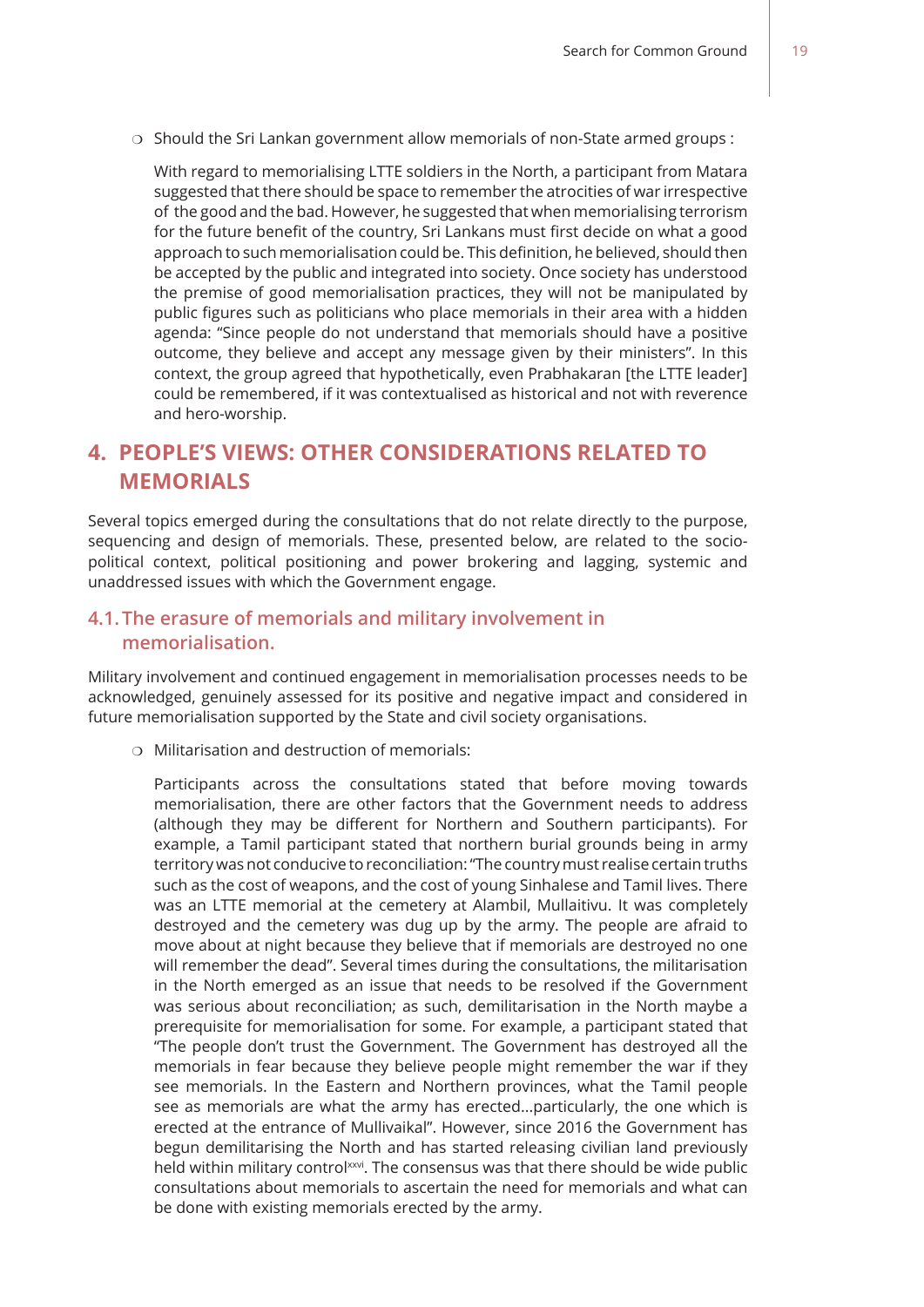❍ Perceived hypocrisy of military involvement in memorialisation:

A participant from Matara described how he believed the war has changed people's perspectives of the army: "In the 1970s and 1980s, the army had traumatized and murdered Sinhala youth, and young people then, hated the army. But overtime, the same army that killed Sinhalese were revered by the Sinhalese for defeating terrorism". A discussion ensued about the traumas inflicted by the army on the Sinhalese then, which was being inflicted on the Tamil community now by militarised groups including the LTTE: "The army inflicted trauma on the Sinhalese based on political orders, and so Prabakaran is no different to Sinhalese politicians who manipulated the public and distorted national unity". Another participant pointed out that 'heroes' would be different for various communities, which is why memorialising heroes must be done with caution, and more preferably at community level rather than at national level. The participants seemed to be aware that the ability of the Southerners to accept killing LTTE soldiers (and Tamil people as collateral damage of war), seemed to be culturally ingrained as a victory over terrorism. in this regard, a participant stated that "there was a time in history where the Sinhalese community openly insulted the Tamil community with phrases such as 'go back to Jaffna', and this oppression is what has resulted in conflict. The generation that oppressed [them], lost many sons to the war. These incidents must be exposed, and discussed. Only then will memorialisation bring reconciliation". Similarly, in the North, the perceived hypocrisy of memorisation in the context of the military was discussed. Many stated that they could not trust a Government or a military that once destroyed the burial grounds of their loved ones and their monuments, to lead memorialisation in the post-war context.

❍ Commemorating the end of the war and war-heroes:

A few questions and concerns were raised about "why it was so wrong to commemorate the victory of the military over the LTTE and the eradication of terrorism?", especially in the context of honouring the sacrifices of military personnel and their families. While this highlights the insecurity felt by military families about the legacy of their relatives as 'war-heroes' being tarnished by what is perceived as an over-burdening of human rights perspectives on past incidences, it might also account for fears about pensions and compensations they might lose if heroes become villains during the transitional justice process. For example, one participant suggested that the "Southern soldiers sacrificed their lives to liberate and save the Northern people from the LTTE", and that this should be commemorated. Some expressed disappointment that the 'Victory Day' celebrating the official end of the war on 18th of May, was changed to 'Remembrance Day' thereby 'stripping away' from the sacrifices and honour of the military. This is a delicate and politically controversial aspect of 'erasure' and military involvement in memorialisation, that requires more sensitisation, public consultation and understanding.

#### **4.2. Ethno-political dimensions of memorialisation need to be considered:**

Many believed that there was rising tension between the Buddhist and Muslim communities, especially in the South and East. Since these tensions still exist, the relevance of memorialisation at this point in time must be extensively reviewed to avoid any memorials negatively feeding into new issues. A participant in the South suggested that "If building memorials is left to the Government, there is a chance for a new issue to emerge; so it is much wiser if civil society takes over the role of putting up inclusive memorials". The Southern participants were more concerned about the politicians and the possibility of manipulations that could affect the reconciliation processes: "During the war, there were Sinhalese and Tamil families that were killed. In rural villages, there were many Sinhalese families that were killed.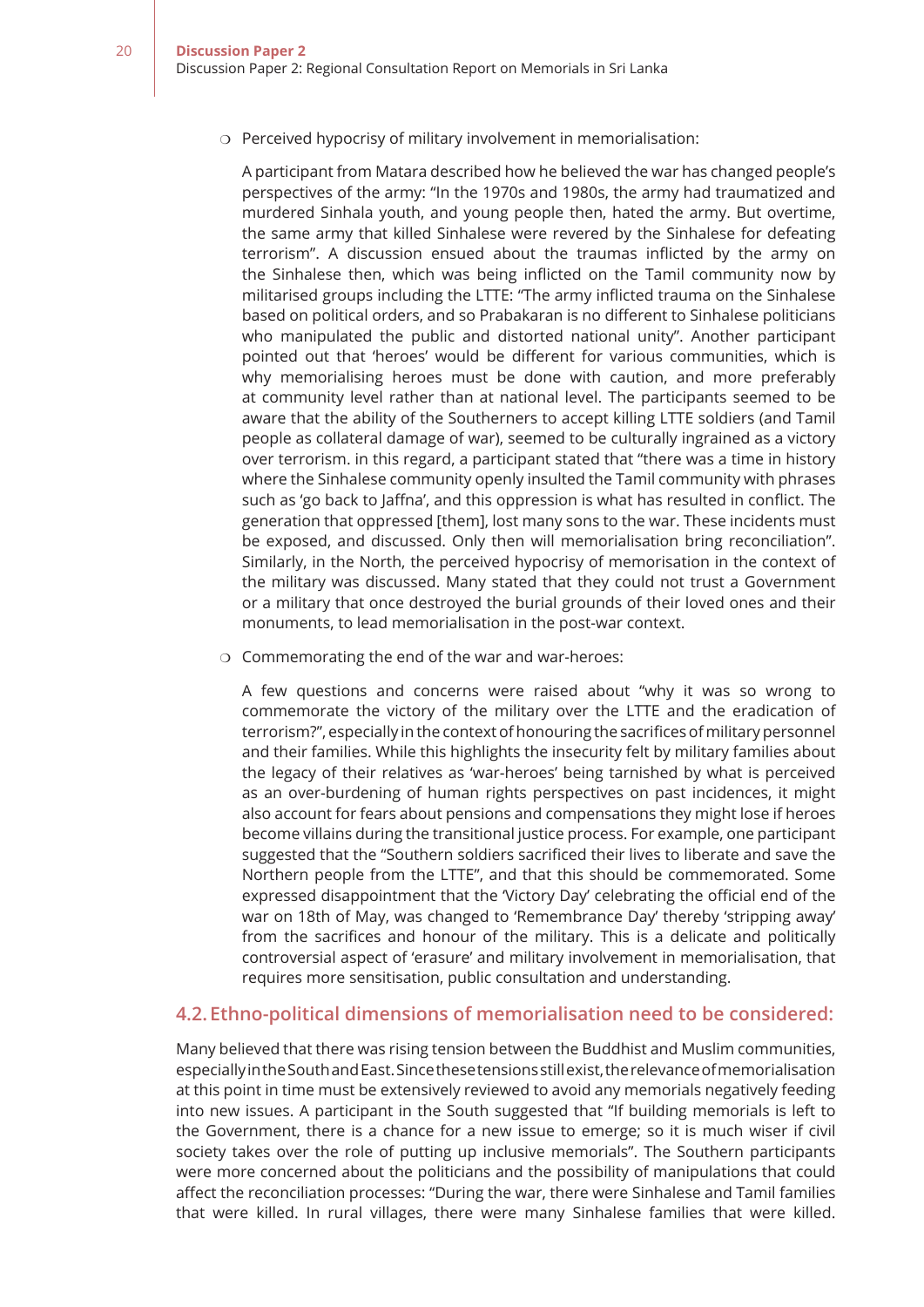However, it seems as if these deaths are not acknowledged, as they should have rightly been and these events will not allow certain groups to move away from racism. We should have more open conversations to help everyone identify who has suffered. We cannot leave it to politicians as we have seen how they can divide the country for their own personal gain". The participants further discussed the need for public consultations as a preventative strategy for politicisation and manipulation preying on people's fears and ignorance. They suggested that before memorials are constructed there should be discussions in the potential localities about what type of memorial (if at all) local residents need in order to prevent negative impacts of ill-conceived memorials, which was a sentiment also echoed in the North.

The Northern participants stated that there should be an effort to rebuild places of religious worship and the lack of attention to rebuilding these at the moment, could cause tensions. They felt increased anger and hurt "due to the destruction of memorials and Sinhalese settlements in the North. Equal rights for memorialisation is not given to us, as it is available for those in the South even though we have undergone untold losses due to the war. When statues of forces are erected while our rights to enjoy the same is prevented, then it can cause negative repercussions". They felt that such tensions were connected to politicisation: "when we look back at the history after independence, every effort the politicians took to manage the situation here, lead to violence. We have to remember this". Further criticism of perceived manipulation by politicians was alluded to: "memorials should portray that all are heroes and all are victims. In terms of politics, it might be challenging to put up such inclusive memorials due to the political tendency to promote division".

# **4.3.The role of the State in furthering reconciliation through memorialisation:**

The participants from the North were vocal on the issues of human rights, transitional and restorative justice, acknowledgement for those affected by war, and what was considered due process in memorialisation by saying that: "When our rights are secured, then reconciliation will happen"; "The Government should provide permission to build memorials as it is about what happened in the past"; "The Government should carry out a proper assessment of loss and provide due justice for affected people". The onus for delivering an impartial and just process of acknowledgement through memorialisation was firmly placed on the Government: "The Government should act impartially in the memorialisation process. Then the majority community will understand about the injustices that happened to the Tamil community through memorialisation, if they care about us. This would contribute to reconciliation". Tamil people see the need for acknowledging injustices and mourning loss as a stronger need within a reconciliation process. In comparison, in the South, the urgency and the need for significant affirmative action towards the Tamil communities specifically, was secondary to the idea of equality as evidenced by this statement by a participant: "Memorialisation could be used to validate the rights of all groups, by mourning all the people lost during the war". This however, could be questioned as a voice of privilege that has had opportunities for memorialisation throughout the war. Yet, significantly, it is also the voice of a community group that has been denied memorials of violence and loss during the period of the JVP insurrections in the 70s and 80s.

#### **4.4. Forced disappearances and memorialisation:**

One of the concerns cited predominantly by Northern participants was the issue of disappearances. Some participants came to the event, to speak about their missing children even if the purpose of these consultations were clearly shared prior to the event, highlighting the pervasive and persistent tension that parents of the disappeared feel. Some of their concerns included the following questions: How does one memorialise the missing when they are neither dead, nor alive for the parents? And is a memorial to the missing adequate to quench the continuing trauma of the families of the missing? It is clear that the role of the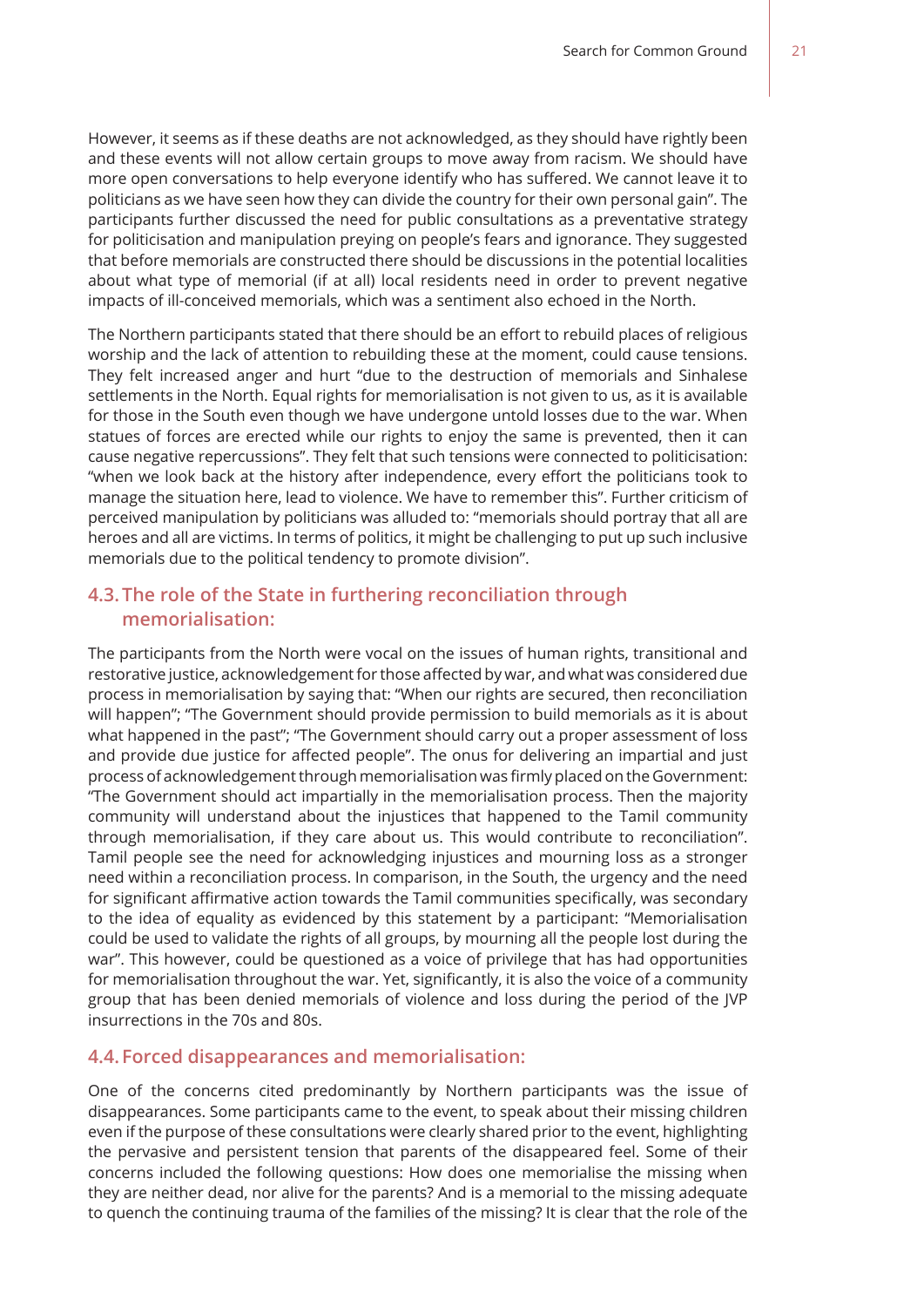State in answering questions about the missing, cannot be ignored, especially in the context of memorialisation and reconciliation.

## **4.5.Restoration of property and economic development:**

A key grievance of the Tamil community that emerged at the consultations in the North, was that the Sinhalese parents who lost their sons received compensation, and in the case of parents of army personnel, they receive a regular pension. This, they claim was not the same for bereaved Tamil parents. They stated that economic development, restoration of property, compensation for losses, employment and support for small businesses were immediate needs, and must be considered alongside efforts such as memorialisation. The formation of strong community groups, as key stakeholders as well as interlocutors for engaging the Government on the current socio-economic and reconciliation needs, will be extremely important in this process. Many felt that economic support such as improving agriculture and supporting SMEs would reduce the tendency for conflict in the future. In the South, the lack of compensation for civilian losses (due to bomb blasts, ravages of war on the East's irrigation systems or farming communities), as well as the lack of economic development (again, particularly in the East) were seen as the Government eschewing their responsibilities in favour of transitional justice for the North/Tamil people. Such interpretations of favouritism, and the realities of being a marginalised and economically lagging Sinhala community in the East, seemed to make them vulnerable to nationalist agitators. At a national level, poverty and economic conditions that go unaddressed for Sinhala and Tamil marginalised groups, further exacerbate the mistrust and tensions that already exist between these communities in the post-war context. As already visible in the current context, both sides could become malleable and easy targets for nationalists and demagogues. Many suggested marrying development needs with memorialisation and memorials: Infrastructure projects could be in memoriam to an incident or person(s) that died during the war; empowerment and employment generation projects along with educational projects could be non-physical forms of memorialisation in commemoration of an incident or person(s). [Please see attached annex for examples of people's suggestions]

# **4.6. The Indian (up-country) Tamil community is left out of conflict-related memorials:**

At the Kandy consultations, up-country plantation Tamil community's needs emerged as one of the main issues of memorialisation, reconciliation and justice in the region. They stressed the need to include the stories, grievances and needs of the plantation community, as a mainstream, conflict affected community with a long history of marginalisation: "Why haven't their stories been included? There is no information about the up-country people who were affected by the 1983 riots and who went missing during the war. In the 1930s it was the up-country people that settled in Kilinochchi, Mullaitivu and Mannar. They were displaced again in the 1960s. After 10 or 20 years from now, they will disappear. The memories will disappear with them". The grievances were not only related to conflict but also to the socio-economic conditions that they felt, further marginalised the group: "Their ETF and EPF were not received. Public property was damaged. The plantation village people's basic rights were not given. They are economically backward and they are in the political wilderness. Their homes are not their own. At this point, we have to also remember that under the Indo-Sri Lankan agreement, most of them were deported from this country". The inclusion of the up-country Tamil populations in processes of post-war reconciliation, economic development, memorialisation and education is clearly imperative, as they are also directly conflict-affected.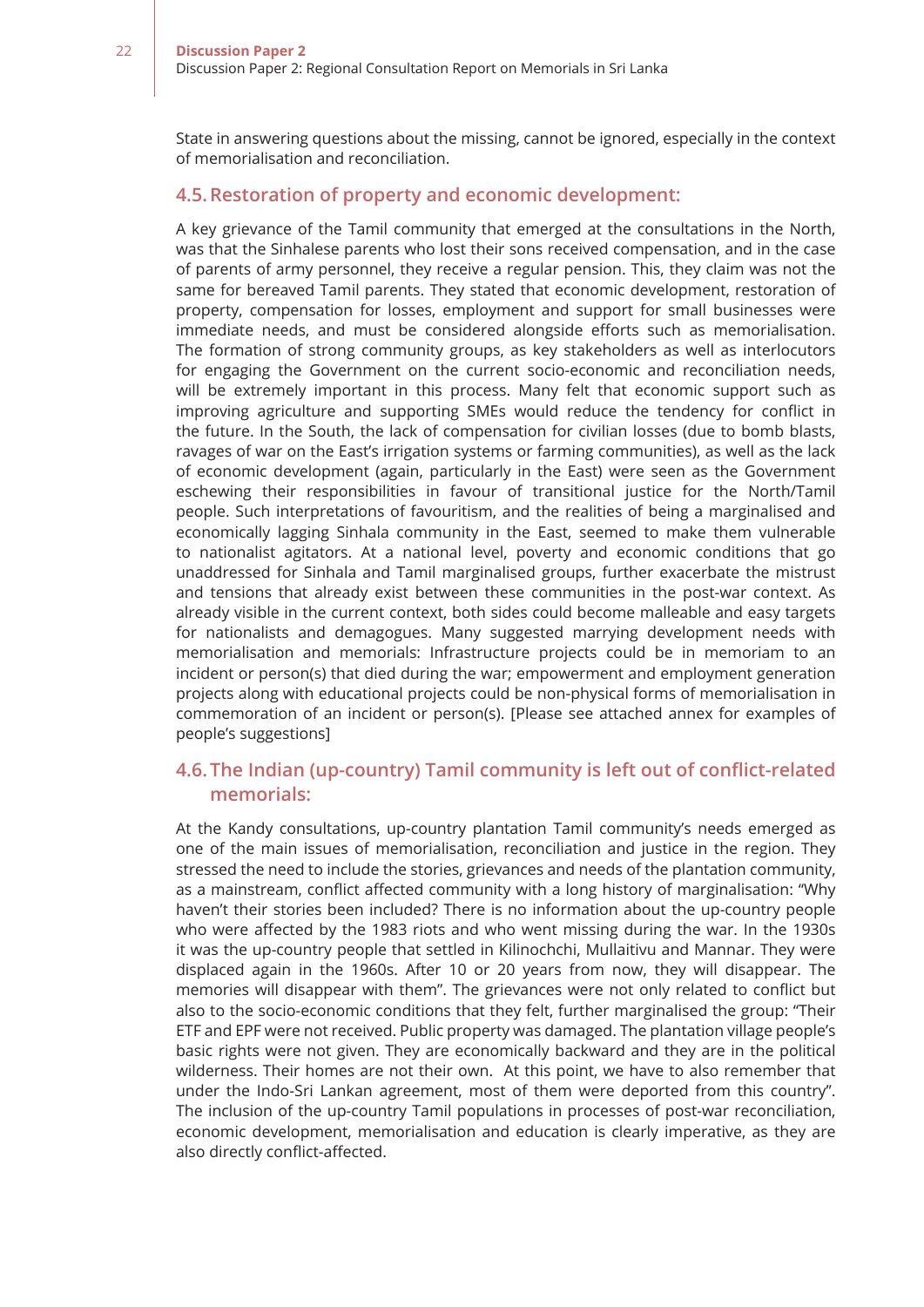#### **4.7. Education and the use of memorials for learning:**

In all the consultations the link between memorials, memorialisation and education emerged. This relates to the discussion about the didactic purposes of memorials as a tool to influence the next generation about the perils of war, and as a catalyst for a public discourse on war, reconciliation, peace and justice. In relation to memorials, memorialisation and reconciliation, many suggested necessary improvements to the formal and informal systems of education: Reforming the school curricula to reflect and use memorials to understand 'why' conflicts happened; building awareness and understanding of cultural diversity; learning each other's language to prevent miscommunication; and emphasising co-existence and reconciliation through education. Many people highlighted the need for a common understanding of the term 'reconciliation' before introducing it to the education system in order to ensure that the definition and purpose of reconciliation itself, will not lead to conflict between people<sup>xxvii</sup>.

# **5. SUMMARY, ANALYSIS AND RECOMMENDATIONS**

In the context of formal transitional justice mechanisms, memorialisation is an important component of symbolic reparations. Within this process, the construction, revitalisation and role of memorials as a reconciliation and peace-building tool, necessitates a better understanding of people's needs and perceptions about memorials in Sri Lanka. In Sri Lanka, the culture of memorials and monuments as testimonials, centres of heritage and unity, remembrances and displays of power are familiar sights at national and community levels. However, in the post-war context, the inter-sectional nature of a memorial takes on a politicised and highly contested space, which further requires people's consultations and deeper analysis.

Chief amongst these considerations is the question - do Sri Lankans believe that there is a need for memorials? If they do believe there is such a need, then is this the correct time to build memorials? If this is the correct time, then what should they be, where should they be and who should build them? It is clear from the consultations that most people believe memorialisation and remembrance to be necessary. There is however, no consensus that memorials are a necessary and apt form of such memorialisation. Generally, the Tamil communities would prefer physical memorials while the Sinhala communities would prefer non-physical, religious and cultural forms of memorialisation. Even within these larger groups, there are contrary views about when such memorials or memorialisation should happen. In general, participants either believed that the present time is apt (mostly because of the change in Government in 2015 and the perception that this change creates possibilities for transitional justice), while others feel that there are necessary prerequisites before the context is conducive for genuine memorialisation. This includes demilitarisation, socio-economic development, addressing language barriers, confidence building between the ethnicities, the rehabilitation of erased or dilapidated memorials and answers about the disappeared. Special considerations such as the inclusion of up-country Tamils in the memorialisation process, as well as making the education system more suited to reconciliation and co-existence were highlighted. Negative associations related to memorials in the war-era and confusion about the sequencing of memorials within the transitional justice process, indicates that unless memorials are grass-roots initiatives emerging at community or village level, they should not be imposed by civil society, government or independent memorialisation projects at the present time.

The perceived purpose of memorials needs further clarification as it varies based on ethnicity, location, experiences of violence and war, and transitional justice needs. Various purposes for memorials were cited including their ability to promote healing and conversations about the meaning of incidents, as representations of truth and identity, as catalysts for inter-generational transfer of memory, as didactic tools, as symbols of reconciliation or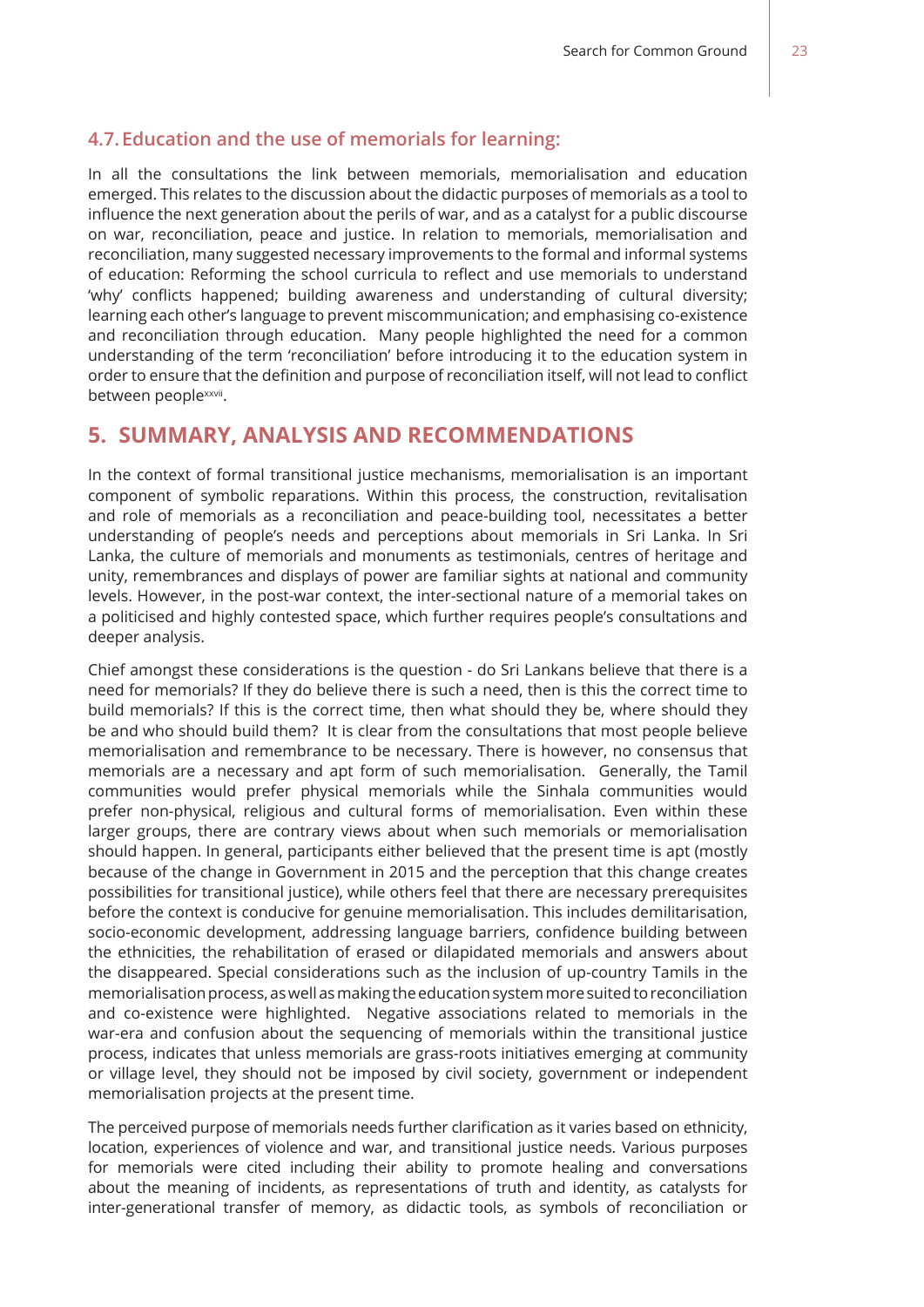justice, as political statements of power or of resistance, as public history, as statements of regret or acknowledgement, and as warnings against future possibilities of violencexxviii. For the Tamil communities, one of the key purposes of a physical memorial is that it is the State's acknowledgement of the losses and sufferings of the Tamil people at least in lieu of accountability. It is cited above the need for restorative or punitive justice in the hierarchy of perceived needs. This need for acknowledgment through memorialisation is similar in the South, where the onus is on the Government to respond to the many unanswered questions about the period of JVP uprisings. However, in accepting acknowledgement as justice, the need for a nuanced sense of justice that allows for plurality of experiences and plurality of needs still remains unaddressed. Until and unless this plurality of needs and nuances of justice can be adequately understood and addressed, and people are truly ready to accept that multiple narratives and needs exist, as a tool for justice or reconciliation, memorial-building may not be useful. This does not however imply that all communities should reach a consensus on what should be memorialised and arrive at an expected outcome that is 'common'. Unfortunately, in imperfect democracies emerging from conflict, 'consensus-building' might result in the rejection of minority needs in favour of a common denominator. This, in turn, essentially deprioritises marginalised and outsider narratives. Even within a community group, the plurality of ideas of what a memorial should be, or if it is needed at all, gets lost in the 'majority' view (thereby effectively erasing the 'subjective' and the agency of individuals).

The debate about memorials cannot be discussed in isolation without situating it within the larger context of a memorialisation debate. While there was no consensus, or further clarifications on the purpose, definitions and needs of various stakeholders, the following questions did emerge: How do power dynamics affect and impact the way community members consider their experiences as isolated incidents versus part of a series of incidents situated within a larger, national context of war? If an unpleasant memory does not induce the emotions required for reconciliation, could it serve the purpose of memorialisation as a catalyst for reconciliation? As historical representation of ethnic differences or aggression might influence nationalism, fear and prejudice between ethnicities in the present day, is it ethical to assess personal histories for its impact on race relations and only document them in a manner that ensures productive learning? If a political statement represented by a memorial for one group causes hateful sentiments in another, is the solution to attach 'fair $x$ ix' descriptions to the memorial so that it is not open to interpretation; or is the conversation about its meaning more important for learning? How can memorials induce empathy and a sense of humanity in their design or should they not attempt to frame the narrative in such a manner? What is the legal status of memorials? Are there any laws that can set precedents on how people can be held responsible for the use, misuse, disrepair and disfigurement of memorials? These unresolved questions about memorials need further understanding and study before memorials can be considered in earnest.

The consultations have clearly showed that there are conceptual challenges and tensions in dealing with memorials. One of the challenges of building memorials is that they are invariably subject to the politics of 'now'. The present conditions influence perspectives of the past and affect the process of dealing with such memories and their impacts. This dissonance between what is held deep within an individual or a community group will influence the presentation and the prioritisation of such deep-rooted memories in the public sphere. The public may require further time and distance from the incidents, in order to fully understand the sequencing, uses and impacts of building memorials. However, there is also a danger in delaying memorial-building, as the delay in itself may diminish the need for them due to circumstances and narratives changing over time. Transitional justice needs may move lower down the hierarchy as security needs (physical, political, economic) become more dominant as time passes. One possible solution suggested to capture 'withheld memories' was to create memorials to 'types of injustices' such as displacement or disappearance. In creating such 'common' categories of memorials, it was assumed that what is lost as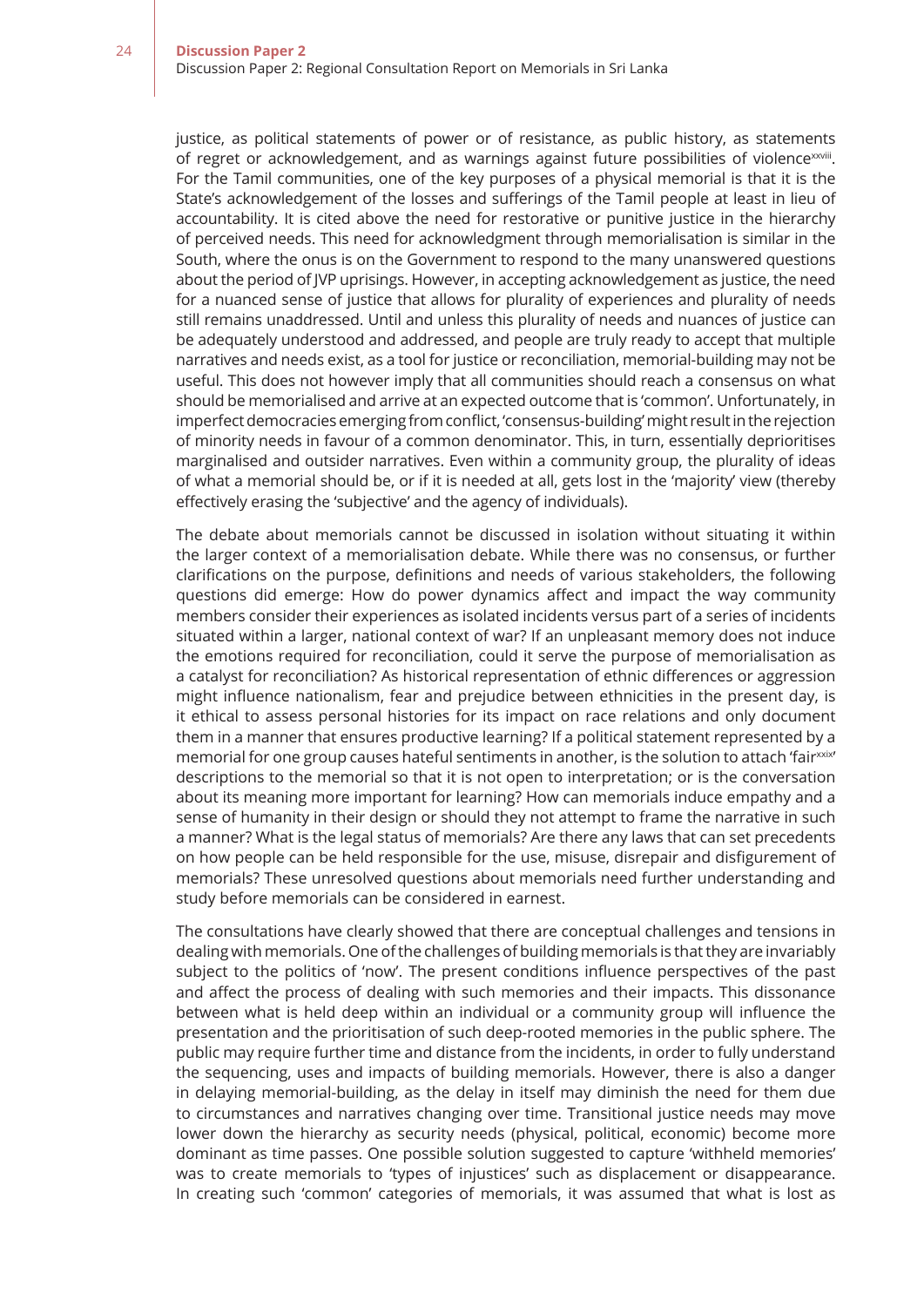unique and subjective experiences may at least be represented through aggregation. This is problematic because aggregation essentially rejects localised stories in favour of larger narratives. However, while formal processes and Government interventions in the field of memorialisation are deliberated, perhaps memorialisation that is developed with bottom-up agency with and without the framework of 'projects' may have to fill this gap in the interim<sup>xxx</sup>. Yet, this solution of leaving memorialisation of 'unique' narratives to communities, assumes that local agency is adequate for memorialisation at community level without factoring in the politics that constrain such spaces. Hence, the glorification of the 'local' within the field of memorialisation and reconciliation, may not account for the lack of sensitisation or skills about memorialisation, or the democratic, public discourse necessary for a community to authoritatively and pluralistically address their own past through memorials. Civil society and community-led projects that attempt to empower a community group to deal with their own memorialisation may also perpetuate structural and patriarchal issues, power imbalances and potential manipulation by local leaders. As such, the field of memorialisation in Sri Lanka requires considerable skill-building and longer-term processes and protocols for engagement.

The consultations proved that while memorialisation is important for most, for some, there is a need to move on and focus on immediate needs. For those that want to forget due to socio-economic, security concerns or psychological reasons, memorials can be the trigger for recurring pain. There is violence inherent in re-opening old wounds and re-awakening trauma with no recourse to solutions for deep rooted injustices or closure. Memorials crystallise a moment in time that does not allow healing through the natural erosion of memory. Perhaps, in a post-war context, reminders of violence for the purpose of non-recurrence out-weigh the philosophical discussion about the nature of memory and forgetting. However, this is problematic in the Sri Lankan context, as healthcare systems are ill-equipped to handle psychological needs for dealing with the past and overcoming related trauma. In addition, for effective management of trauma, the social stigma attached to mental health issues is prohibitive. In such a context, creating memorials without the necessary safety nets could be considered irresponsible.

Issues about the life cycle of a memorial can also be inferred from the consultations. A memorial is relevant and 'speaks to' an 'in-group' of people that find meaning and relevance attached to it. As long as a memorial can be explained and examined with narratives and stories of those who experienced its significance, it has life. But when such an 'in-group' is no longer alive, then does the memorial lose much of its meaning? Who maintains a memorial when its meaning is less relevant to the next generations? In some cases, the memorial may no longer be politically or socially relevant, such as the victory memorials created by the Government in the aftermath of the war. Memorials often fall into disrepair and are sometimes removed in such cases. If people no longer subscribe to the values that created them, what should be done with them? Should they be 'erased' (such as the destruction of LTTE memorials by the Government) or should they be reprogrammed? Reprogramming the meaning of a memorial takes effort and time. However, the conversation about its relevance and legitimacy, and need to re-think the circumstances of it, in itself is useful for a society; particularly one that is in transition moving from direct violence to security and peace. This in turn relates to the sequencing and timing of memorials in the process of a transitional justice framework. Quite tellingly, the fact that developing a memorial is a 'process' that involves many actors (including the State, civil society, the public, artists, urban planners, donors and the media) and should not be taken lightly, was one of the few conclusive lessons that emerged from the public consultations on memorials.

### **5.1.Recommendations for Government:**

❍ Should unequivocally and officially acknowledge the tremendous losses and vulnerabilities of all the conflict affected communities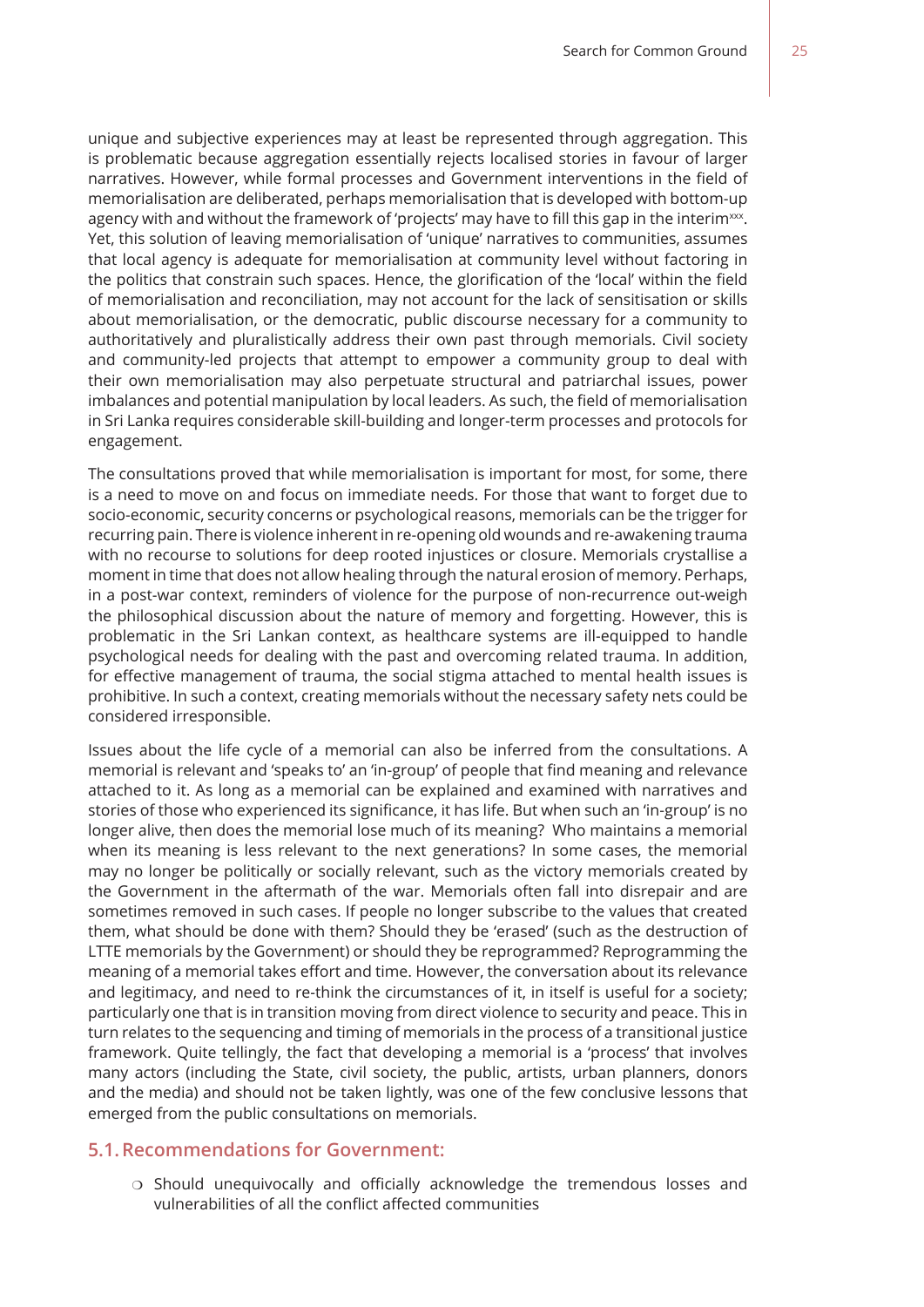- ❍ Should initiate more formal and broader public consultations about the need, nature and purposes of memorials prior to engaging in any transitional justice mechanisms that include memorials, memorialisation and reconciliation activities.
- ❍ Should not pursue national level memorials of triumphalist narratives of war or the glorification of violence, but enable memorials to incidents, both 'difficult' and relating to 'goodness', that can help towards conversations about truth, justice and peace
- ❍ Should enable community-led memorials, that represent multiple narratives, through easier access to local government permissions and funding (if possible) for such needs
- ❍ Should address lagging issues of war and reminders of violence that need resolution before memorialisation is to begin: impunity, physical and economic insecurity, the issue of enforced disappearances and demilitarisation are topmost needs
- ❍ Should systematically address socio-economic and ethno-political impacts of the war as well as systemic issues related to the root causes of conflict such language reform
- ❍ Should be sensitive to emerging conflicts, especially related to religious violence and intolerance while supporting and promoting unity in diversity
- ❍ Should enable the rehabilitation and re-development of existing and damaged memorials, in consultation with local communities in the respective areas, including preserving and protecting all archaeological heritage
- ❍ Should seriously review, re-evaluate and reform the education system with a view towards reconciliation which includes defining terms, addressing systematic and negative ethnic representations and enabling the understanding the causes of past conflicts

#### **5.2.Recommendations for practitioners and civil society projects:**

- ❍ Should not impose community memorialisation unless it is community-led, owned or accepted as necessary
- ❍ Should engage in wider and deeper public consultations on memorialisation if attempting to develop a project or memorial
- ❍ Should be sensitive to diverse needs and insecurities and be careful when considering 'shared or common' histories as these can easily lose local specificity in favour of the common denominator when aggregating narratives
- ❍ Should consider memorialisation a long-term process rather than a short-term project
- ❍ Should work with homogenous community groups first in identifying key needs and challenges of memorialisation, and how to allow for a pluralism of views prior to attempting cross-ethnic dialogue through memorialisation
- ❍ Should maintain flexibility and openness to people's views and change project outputs accordingly

#### **5.3.Recommendations for donors:**

- ❍ Should be flexible with regard to programming, sequencing and timing, and support to longer-term engagement on memorialisation
- ❍ Should be aware and cautious about 'one-size-fits-all' programming, which attempts to implement projects that have worked in other transitional justice conditions in Sri Lanka. It is better to let local ideas and outcomes develop out of global examples and best practices
- ❍ Should engage with stakeholders to create a deeper understanding on what memorialisation means at various levels and to various ethno-political groups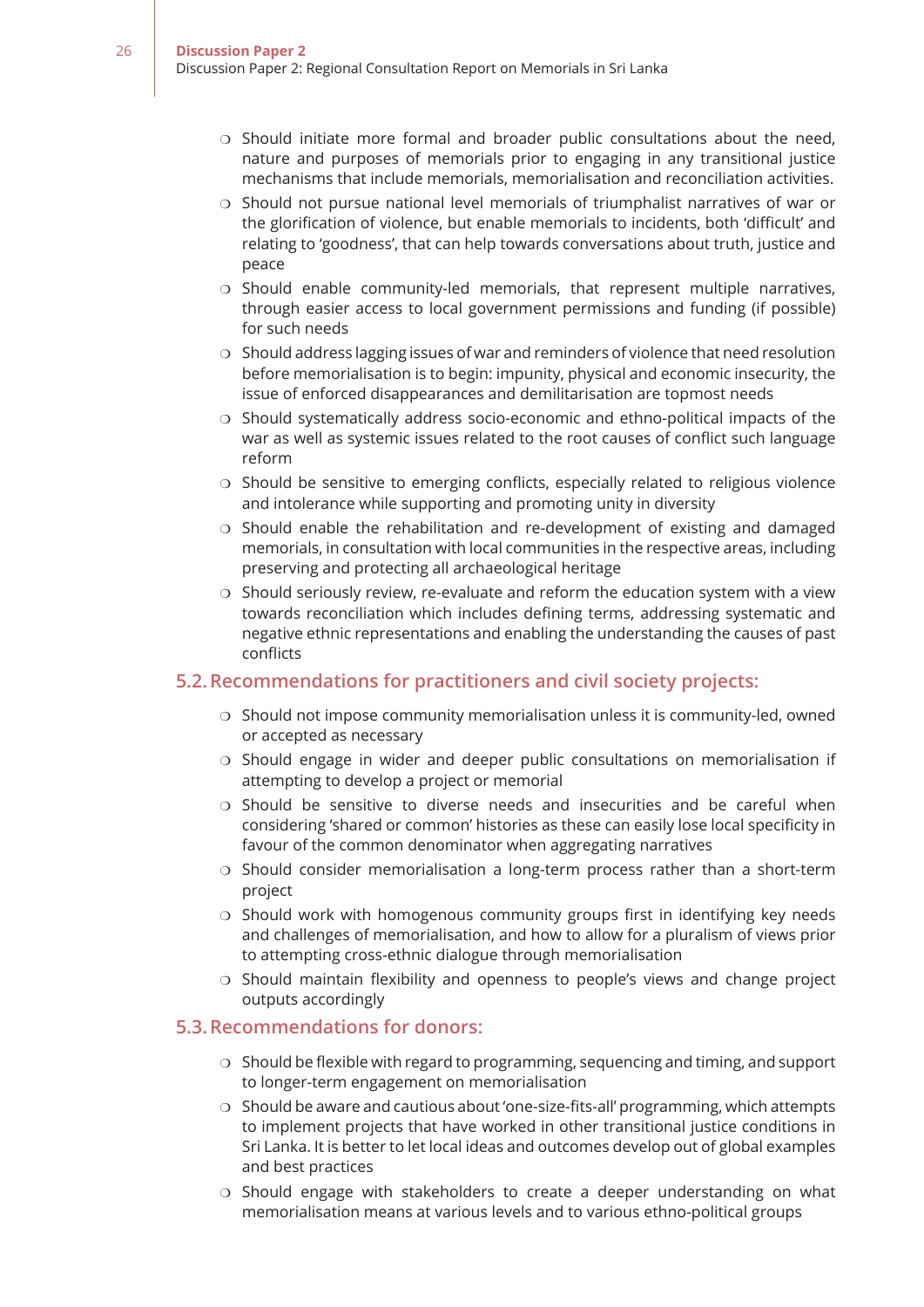# **BIBLIOGRAPHY**

Barsalou, J. and Victoria Baxter. 'The urge to remember: the role of memorials in social reconstruction and transitional justice'. In *Stabilization and Reconstruction.* Series No.5., January 2007. https://www.usip.org/sites/default/files/srs5.pdf

De Alwis, M. 'Disappearance and Displacement in Sri Lanka'. *Journal of Refugee Studies*, Vol.22. No 3. Oxford University Press, 2009.

De Alwis, M. 'Problematising memorials: the life and death of a memorial'. Presented at the Wings Conference on the Role of Art in Reconciliation, BMICH Sri Lanka, November 2016.

Hettiarachchi, R. 'Memorialisation as public history: A practitioner's Note'. *Unbound Journal*. Issue 2. 2018. http://www.unboundjournal.in/memorialisation-as-public-history-apractitioners-note/

Impunity Watch. 'Policy Brief: Guiding Principles of Memorialisation'. *Perspectives Series*, January 2013. https://www.impunitywatch.org/docs/Policy\_Brief\_Guiding\_Principles\_of\_ Memorialisation-2.pdf

Strombom, L. 'Revisited Pasts: Memory and Agency in Intractable Conflicts'. *Historical Dialogues, Justice and Memory Network*, Working Paper Series, 13. August 2017. http:// historicaldialogues.org/wp-content/uploads/2017/07/working-paper-series-no13.pdf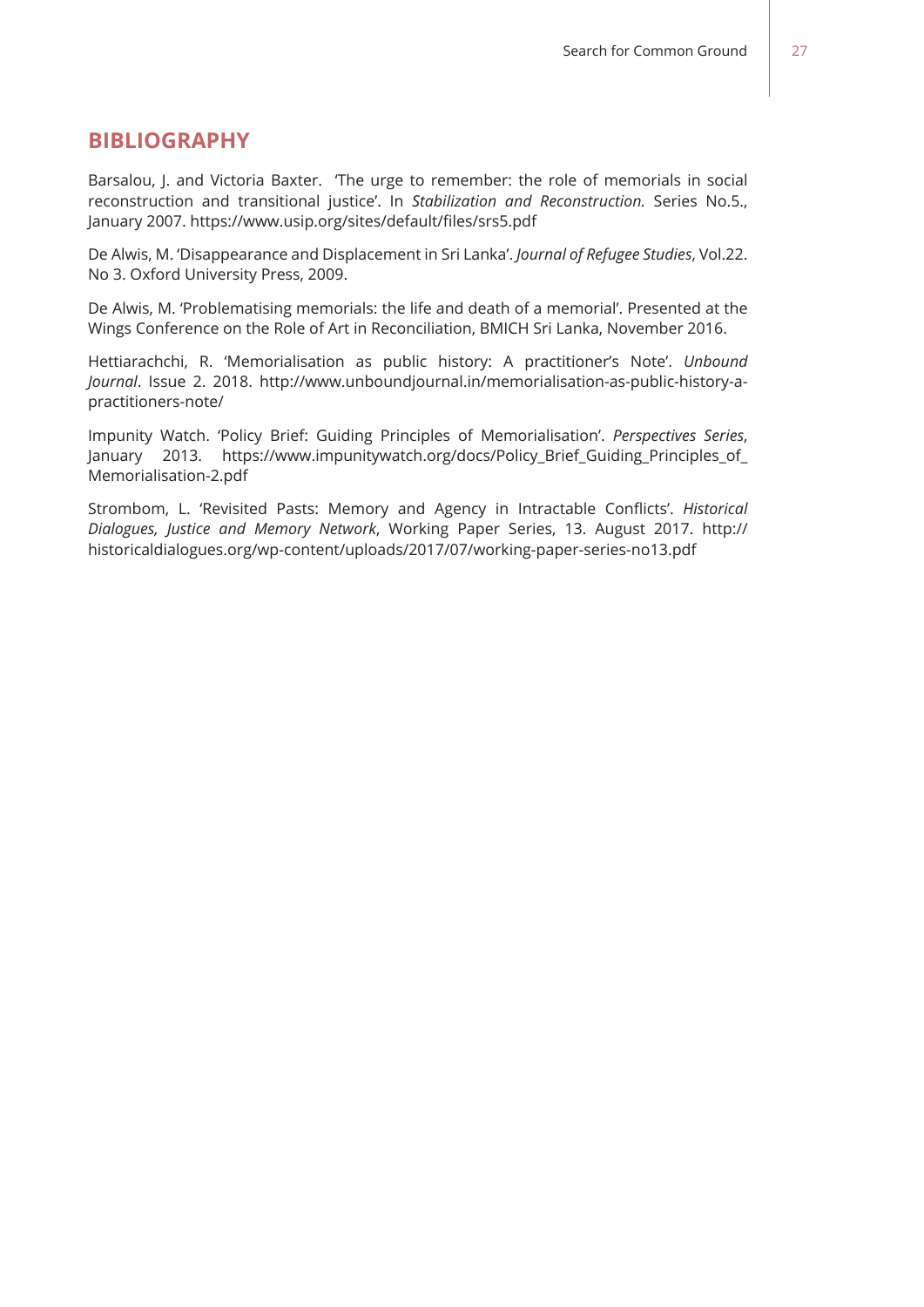# **End Notes**

- i The Herstories Project is implemented by the author together with Viluthu Centre for Human Resource Development and the Community Memorialisation Project with the memorymap.lk archive is jointly implemented with Search for Common Ground, Sri Lanka
- ii It is important to note that in the immediate aftermath of the war, Martyr's Day was increasingly and defiantly celebrated by the people, even in the absence of the LTTE leading or calling for it. This indicates people's need for memorialisation and grieving, which was restricted after the war. https://groundviews.org/2017/05/19/victory-over-remembrance-a-day-showcasingdivision/
- iii An example from the archive http://memorymap.lk/index.php/display/singleMemoryView/143
- iv http://www.bbc.com/sinhala/news/story/2011/03/110307\_jaffna\_cemetery.shtml
- v Hettiarachchi, R. Memorialisation as public history: A practitioner's Note. Unbound Journal. Issue 2. 2018. http://www.unboundjournal.in/memorialisation-as-public-history-a-practitioners-note/
- vi It must be noted that in many contexts, memorialisation and memorials happen throughout the conflict life-cycle. It takes on different characteristics depending on the nature, culture, stage and duration of the conflict. Barsalou, J. and Victoria Baxter. The urge to remember: the role of memorials in social reconstruction and transitional justice. In Stabilization and Reconstruction Series No.5., January 2007.
- vii http://www.infolanka.com/news/IL/1641.htm
- viii http://www.sundaytimes.lk/120205/BusinessTimes/bt38.html
- ix http://amazinglanka.com/wp/monument-of-aranthalawa-massacre/
- x http://memorymap.lk/index.php/display/view\_photoEssay/11
- xi Hettiarachchi, R. Memorialisation as public history: A practitioner's Note. Unbound Journal. Issue 2. 2018. http://www.unboundjournal.in/memorialisation-as-public-history-a-practitioners-note/
- xii A further note on Maaveerar Naal although the memorialisation has been restricted after 2015, 2017 has proven to be different with larger numbers of Tamils in the north coming out with posters as well as expressions of public grief even referring to their dead, as heroes, which was unthinkable in such public expression post war. The impact of such expression is yet to be seen - http://newsin.asia/lankan-tamils-come-shell-observe-lttes-heroes-day/
- xiii http://www.onur.gov.lk/images/download/NationalPolicy-English.pdf
- xiv The consultations happened from September 2016 to January 2017
- xv Kandy (covering Kandy, Nuwara Eliya, Hatton, Badulla and Moneragala); Batticaloa (covering Kattankudy,Vaalaicchenai, Oddamaavadi and Mangalagama) and Ampara (covering Gonagolla, Kalmunai, Uhana, Ampara, Batticaloa, Akkaraipattu Sammanturai, Pottuvil, Thirukkovil); Matara (covering Galle, , Nilwella, Godapitiya, Wilpita, Hambantota, Matara); Jaffna (covering Jaffna, Mullaitivu, Killinochchi, Vavuniya); and Anuradhapura (Polonnaruwa and Anuradhapura)
- xvi This report is based on the acceptance that "'reconciliation' is a multilevel process that involves national-level responsibility but also requires coordination and holistic approaches to promote social reconstruction at many levels of society. Various processes—legal, social, political, and economic— need to be at work if reconciliation is to be achieved". Barsalou, J. and Victoria Baxter. The urge to remember: the role of memorials in social reconstruction and transitional justice. In Stabilization and Reconstruction Series No.5., January 2007.https://www.usip.org/ sites/default/files/srs5.pdf
- xvii All quotations, opinions and findings are cited here from the 5 consultations reports produced by rapporteurs, notes of the author, and by listening to the audio recordings of the meetings
- xviii https://www.atlasobscura.com/places/kilinochchi-water-tower
- xix Such assertions are common in survivors and victims in many other global conflicts, where many other things are deemed more important in the hierarchy of needs in the aftermath of war. Sequencing and timing therefore becomes a key consideration as explored by Barsalou and Baxter in The urge to remember: the role of memorials in social reconstruction and transitional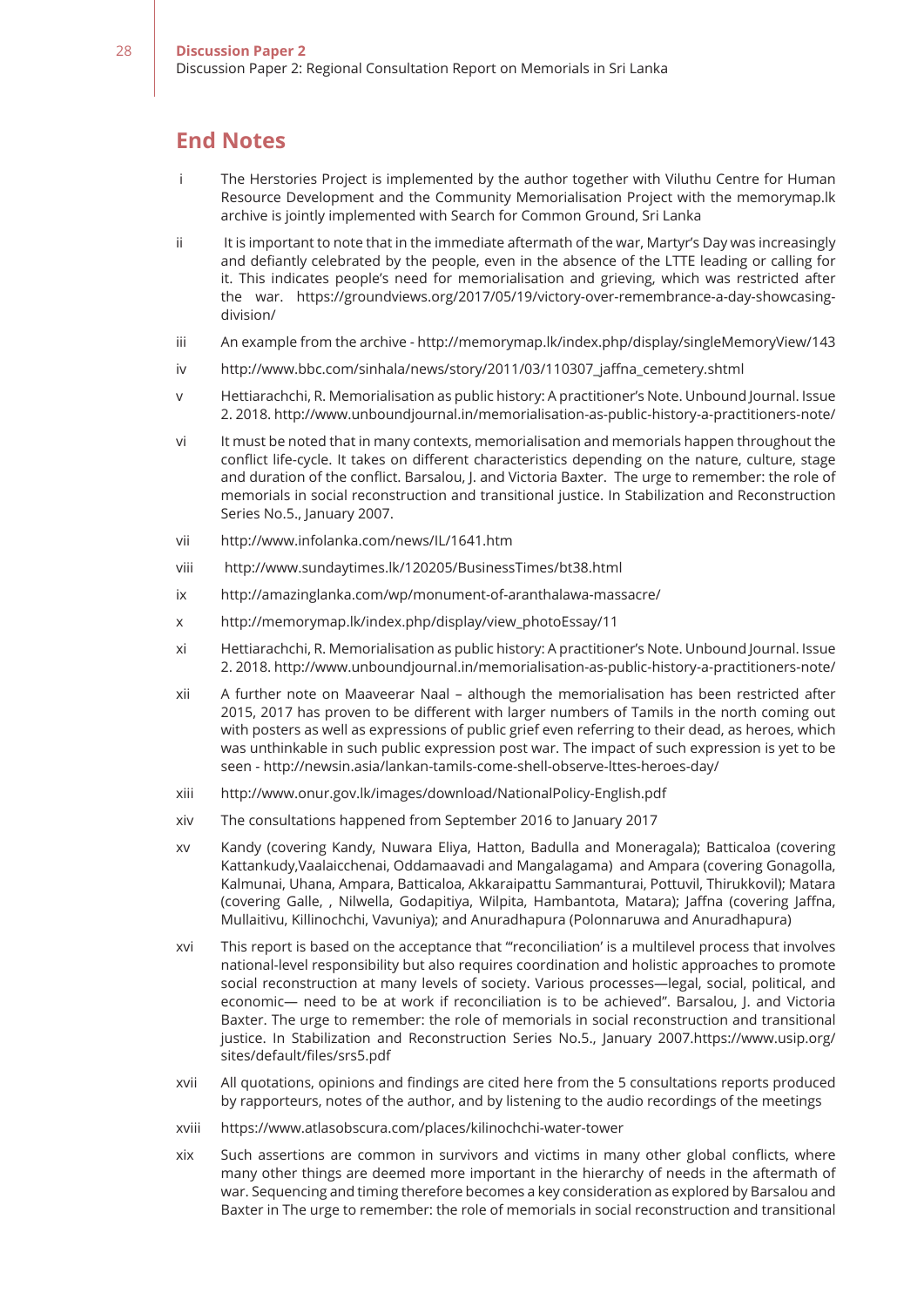justice. In Stabilization and Reconstruction Series No.5., January 2007.https://www.usip.org/ sites/default/files/srs5.pdf

- xx The issue of repurposing a memorial or reframing its narrative once the 'in group' of people who remember why it was created in the first place no longer exists is an interesting problem that emerges from the issue of maintenance and safe-guarding a memorial. Similarly, the physicality of a memorial, its representations of loss and absence, remains in the public imagination and collective memory of those who remember it, for as long as those who remember its purpose are alive to pass it on, even if a physical memorial no longer exists. Malathi De Alwis' discussion of the Embilipitiya Students' memorial and the Neelan Thiruchlevam memorial with regard to the life-cycle of a memorial in 'Problematising memorials: the life and death of a memorial. November, 2016' is an interesting illustration of this issue. However, this was never discussed in the consultations.
- xxi Non-physical memorials are rituals or practices (religious or non-religious) that in their repetition over a period of time, become ingrained in the public's imagination as a 'memorial' to an incident, group, outcome, grievance or belief. It is the collective practice of such a ritualistic action that makes it a 'public' memorial by creating in that moment an imagined community of believers or an 'in-group', whereas private remembrances are often non-physical memorials.
- xxii The physicality of a memorial, allows for its representations of loss and absence to become part of the community's lived experience because it is 'there'. In a sense, it is the evidence of the present that the past happened. This is similar to what Malathi De Alwis talks about in her exploration of Derrida's articulation of 'trace' as quoted in "Disappearance and Displacement in Sri Lanka', Journal of Refugee Studies, Vol.22. No 3. Oxford University Press, 2009.
- xxiii The participants did not discuss theproblems inherent in the discussion of 'culture' or 'heritage' in such a simplistic and unitary manner. It is important to note that in post-war countries where a clear majority exists, as an ethnic group and as a victor in war, a dominant culture or heritage might supersede all others. Governments should be cautious, especially with regard to 'using culture' as a policy in memorialisation, because 'heritage' and 'culture' could allude to (and prioritise) dominant narratives. The plurality of cultures and many sources of heritage many get lost in such entrenched ethno-political contexts. This could be worsened in contexts, that have little capacity for resilience against populist politics.
- xxiv In sociology and social psychology, an in-group is a social group to which a person psychologically identifies as being a member. By contrast, an out-group is a social group with which an individual does not identify. https://www.psychologytoday.com/us/blog/fulfillment-any-age/201012/ingroups-out-groups-and-the-psychology-crowds
- xxv Hasalaka Gamini was a private in the Sri Lankan Army, who sacrificed his life to heroically save an entire army base from an LTTE attack during the war in the 80's. A memorial for his bravery has been set up in elephant pass where the incident took place.
- xxvi As of December 31, 2017, the Army had released a total of 55,643.58 acres of land in Jaffna, Kilinochchi, Mullaitivu, Mannar and Vavuniya Districts. http://www.army.lk/news/another-landarea-13334-acres-released-civil-land-owners
- xxvii This is significant as many in the North believe that the word reconciliation is a 'loaded term', which erases root causes of the conflict that lead to war, such as the specific needs and systematic discrimination felt by minorities. Many believe that the term includes an implicit meaning where the Tamil communities must give up on some of their needs, rights and demands in order to 'co-exist' and be reconciled with the 'South' [State rather than people], which would essentially mean that the structures of inequality remain unchanged.
- xxviii Most of the issues that have been discussed are in relation to the purpose of community or national memorials rather than private or family remembrances and rituals.
- xxix Who determines fairness is a problematic issue in framing such descriptions.
- xxx The problematic nature of 'projectisation' of memory is not discussed here, but is an ethical consideration in the field of memorialisation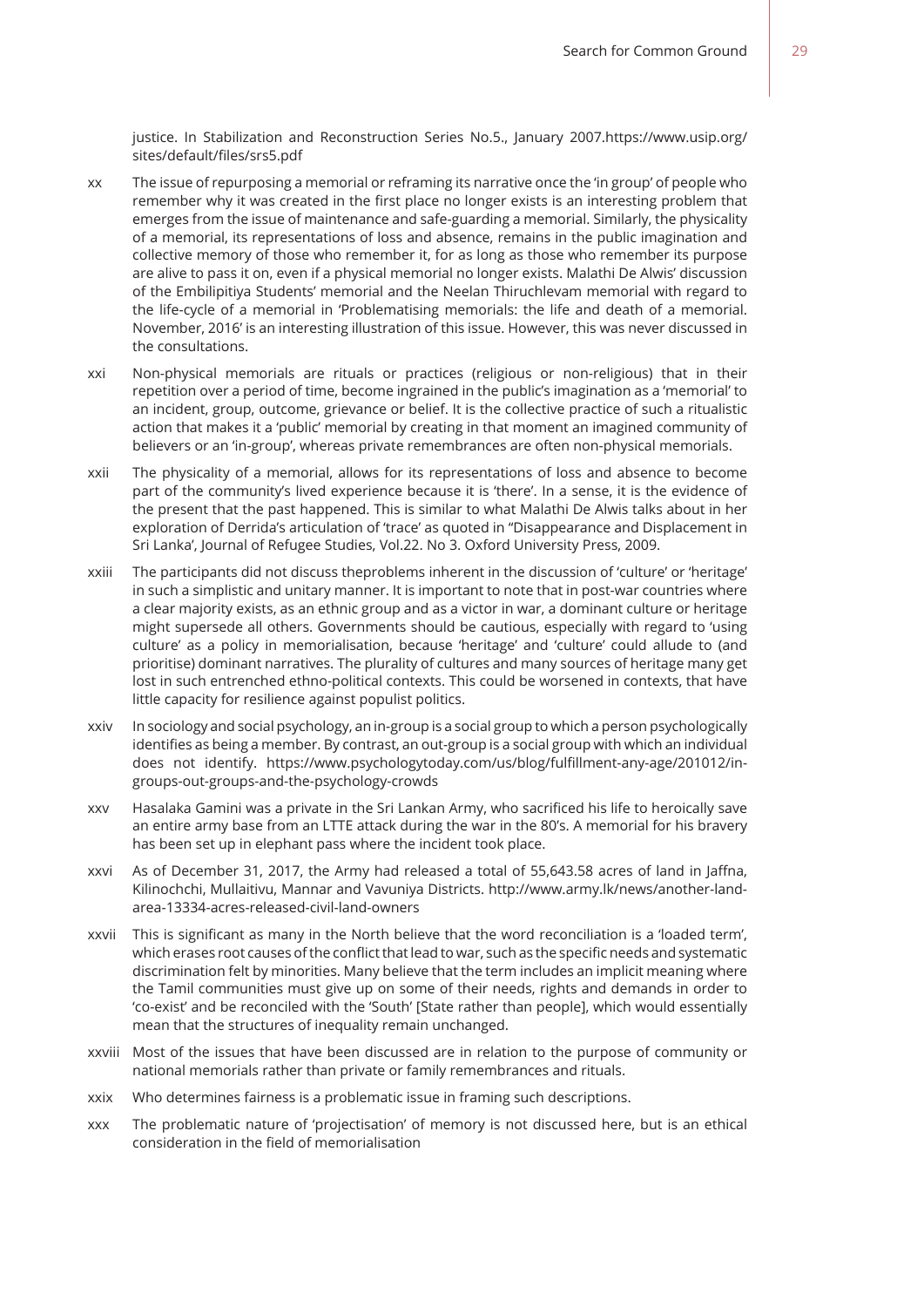# **Annex**

Examples of memorialisation possibilities suggested by the participants at the regional workshops

| National or district level, those that died or<br>an incident worth remembering or a site of<br>memory where something of significance<br>happened could be memorialised through:                                                                      | Community Level, the dead or an incident<br>worth remembering or a site of memory where<br>something of significance happened could be<br>memorialised through                    |  |
|--------------------------------------------------------------------------------------------------------------------------------------------------------------------------------------------------------------------------------------------------------|-----------------------------------------------------------------------------------------------------------------------------------------------------------------------------------|--|
| Physical memorials in Colombo or major city<br>centres                                                                                                                                                                                                 | community level physical memorials                                                                                                                                                |  |
| Sports festivals                                                                                                                                                                                                                                       | Creating simple mobiel memorial libraries                                                                                                                                         |  |
| Bringing various ethnicities together through<br>mass festivals or public meetings to remember<br>loss of life or to celebrate commonalities                                                                                                           | Street theatre showcasing an incident worth<br>remembering                                                                                                                        |  |
| Exhibitions (permeant, temporary or traveling)<br>to teach future generations about the negative<br>impacts of war                                                                                                                                     | Blood-donation camps, medical camps organised<br>on anniversaries                                                                                                                 |  |
| Naming villages or creating entirely new villages<br>to honour those who died when resettling people                                                                                                                                                   | Bus stands that are regularly used                                                                                                                                                |  |
| Development as compensation for those<br>affected by war - building houses, public works<br>and construction projects but with memorials,<br>names of those affected, or descriptions of the<br>incidents that they are memorialising                  | Public works such as culverts, small dams,<br>community centres as permanent structures<br>with descriptions of incident or names of those<br>to whom it is dedicated             |  |
| Dedicating a 'national day' of mourning for all<br>dead, or for all those affected by a particular<br>impact of war (such as disability)                                                                                                               | Bodhi Puja, religious lectures, acts of merit (pin)<br>on anniversaries                                                                                                           |  |
| Books and albums that showcase the impact of<br>conflict to be distributed to schools                                                                                                                                                                  | Creating community organisations for 'good<br>work' (subha-sadana) in memory of the dead or<br>suffering                                                                          |  |
| Issuing stamps to commemorate incidents or<br>people                                                                                                                                                                                                   | Building simple structures to remember or<br>supporting clergy's needs in places of religious<br>worship (buduge, toilets, painting the building on<br>anniversaries)             |  |
| Preserving documents and details of significance<br>for future generations at archives and museums                                                                                                                                                     | Shramadana or community clean-up operations<br>that involve the entire community                                                                                                  |  |
| Supporting mothers, wives and daughters<br>of war-heroes and ex-combatants and war-<br>affected women (some consultations said all,<br>some said war-heroes and some highlighted<br>ex-combatants) with skill development, self-<br>employment schemes | Dedicating a street name to a person of<br>significance or to remember various categories of<br>people affected by the war (such as the missing,<br>or the mothers of war heroes) |  |
| Scholarships to children affected by the war<br>specifically to memorialise of individuals                                                                                                                                                             | Giving of meals to the poor or Alms-giving<br>(Dansal) on anniversaries                                                                                                           |  |
| Mass-organised multi-religious activities<br>and<br>meditation to remember the war                                                                                                                                                                     | Sports events, art competitions or singing<br>competitions in honour of specific people or<br>incidents                                                                           |  |
| Building clock-towers at junctions, public libraries<br>and schools as memorials                                                                                                                                                                       | Story-telling events at schools                                                                                                                                                   |  |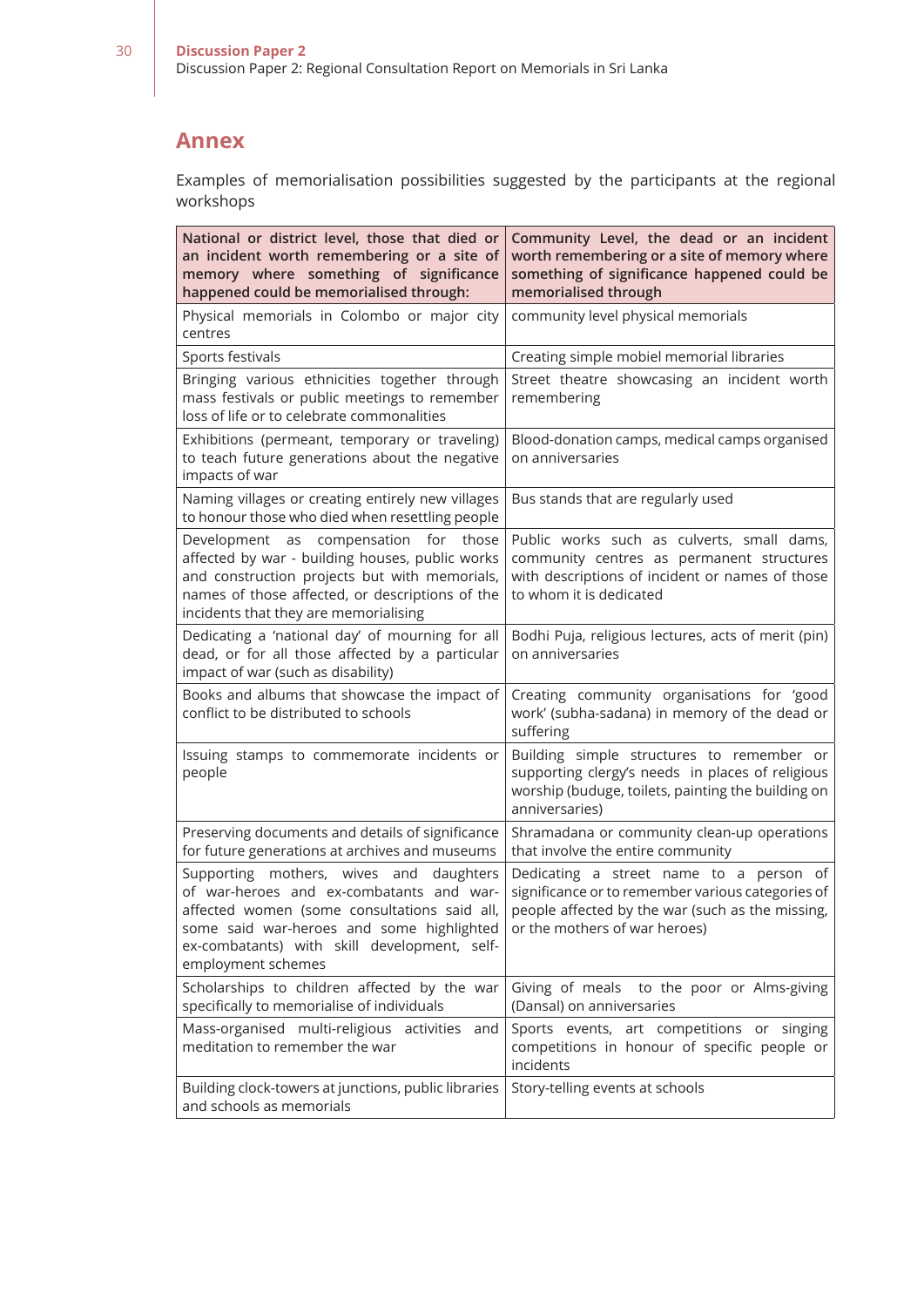#### **About the author –**

Radhika Hettiarachchi is a researcher, curator and development practitioner. She is primarily engaged in the field of peacebuilding with an expertise in memorialisation and oral history, as well as the arts as a means of creating space for civil society discourse on issues of gender, security, memory justice and reconciliation. She read English and Communications Theory at York University, Canada, and holds a Masters in Development Management from the London School of Economics and Political Science, U.K.

#### **Acknowledgements –**

Acknowledging the important work of rapporteurs and record keepers - Neluni Thillekaratne, Rani Singarajah, K. Sajeewan, and Mohammed Sadaath Mohammed Ismail.

Nilakshi De Silva and Marisa Fernando for her insightful comments and discussions on the draft.

Acknowledging the support in the field of Thillayamma Kumarasooriyan and Subramaniyam Nageshwaran from Akkaraipattu Women's Development Foundation in Ampara; Jabanathan Dalima, Kugathasan Sajeevan and Inthumani Hariharathamotharan from Viluthu Centre for Human Resources Development in Mannar; and Chaminda Jayasekera, Namal Dharshana Herath, Tharindu Srimal and Wijayananda Kadurupokuna from Prathiba Media Network in **Matara** 

#### **About the project –**

The Community Memorialisation Project is a joint project of Search for Common Ground and The Herstories Project along with district partners - Viluthu Centre for Human Resource Development in Mannar, Prathiba Media Network in Matara and Women Development Foundation in Ampara.

The project will capture individual and shared community narratives in order to prioritise and strengthen community owned memorialisation. Its primary objective is to facilitate an environment that acknowledges and preserves multiple histories, while encouraging empathy through inter-generational transfer and inter-regional sharing of memory to support peace and reconciliation in Sri Lanka. Building on individual stories the project team will work with the communities to share their stories and facilitate dialogue within their communities about why memorialisation is needed, why multiple narratives should co-exist, and how we remember, at the divisional level and between the participating districts. The process will focus on empathetic listening and acknowledgement.

While the project will have a cathartic and empathetic impact on the participants sharing their life stories at an individual level, it will also facilitate their voices and needs to be heard, through its wide dissemination. The success of the project will be in attitudinal changes – about the need to hear and acknowledge the many personal truths that exist. At a wider level, it will contribute to how Sri Lankans memorialise and historicise our past, and to making processes of justice, truth and reconciliation inclusive.